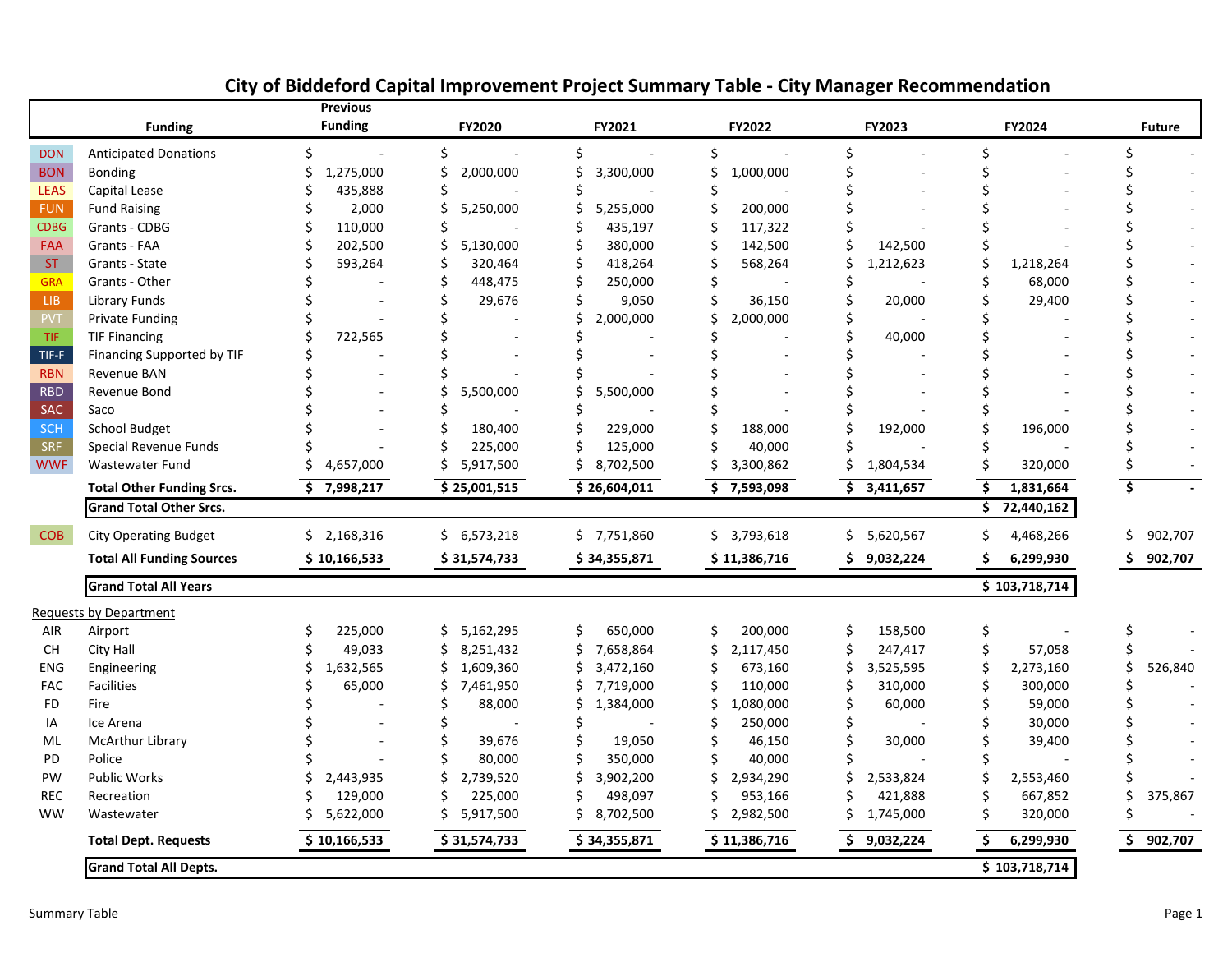| Report                |                                                         |          | <b>PRIOR</b>      |                      |          |                    |                   |                                |                   |                   |               |                  |                   |            |                  |        |                |               |                          |
|-----------------------|---------------------------------------------------------|----------|-------------------|----------------------|----------|--------------------|-------------------|--------------------------------|-------------------|-------------------|---------------|------------------|-------------------|------------|------------------|--------|----------------|---------------|--------------------------|
| No.                   | <b>PROJECT</b>                                          |          | <b>FUNDING</b>    |                      |          | FY2020             |                   |                                | FY2021            |                   |               | FY2022           |                   |            | FY2023           | FY2024 |                | <b>Future</b> |                          |
| AIR-01                | Air Craft Tug                                           |          |                   | COB \$               |          |                    |                   |                                |                   |                   |               |                  |                   |            |                  |        |                |               |                          |
| AIR-02                | Drainage, Reconstruction of Runway<br>Paving & Drainage |          |                   | <b>COB</b>           | \$       | FAA \$4,750,000    | <b>COB</b>        | \$                             | 250,000           |                   |               |                  |                   |            |                  |        |                |               |                          |
| AIR-03                | Master Plan Update                                      |          |                   | <b>COB</b><br>FAA \$ | \$       | $\sim$<br>$\sim$   | <b>COB</b><br>FAA | \$<br>$\vert \mathsf{s} \vert$ | $\sim$<br>$\sim$  | <b>COB</b><br>FAA | \$<br>$\zeta$ | 7,500<br>142,500 | <b>COB</b><br>FAA | -\$<br>∣\$ | 7,500<br>142,500 |        |                |               |                          |
| AIR-04                | PAPI Design                                             |          |                   | <b>COB</b><br>FAA    | \$<br>\$ | 10,000<br>190,000  |                   |                                |                   |                   |               |                  |                   |            |                  |        |                |               |                          |
| AIR-05                | QT Pod Model M4000 Self-Serve Fueling                   |          |                   | <b>COB</b>           | \$       | 12,295             |                   |                                |                   |                   |               |                  |                   |            |                  |        |                |               |                          |
| AIR-06                | Remaining Funding Permitting a<br><b>COB</b><br>FAA     | \$<br>\$ | 22,500<br>202,500 | <b>COB</b><br>FAA    | Ŝ.<br>\$ | 10,000<br>190,000  |                   |                                |                   |                   |               |                  |                   |            |                  |        |                |               |                          |
| AIR-07                | Replacement of tile floor                               |          |                   |                      |          |                    |                   |                                |                   |                   |               |                  | <b>COB</b>        | ∣\$        | 8,500            |        |                |               |                          |
| AIR-08                | Residing Cold Storage Hanger                            |          |                   |                      |          |                    |                   |                                |                   | <b>COB</b>        | $\ddot{\phi}$ | 50,000           |                   |            |                  |        |                |               |                          |
| AIR-09                | Runway 24 End Tree Clearing                             |          |                   | <b>COB</b><br>FAA    | \$<br>\$ | $\sim$<br>$\omega$ | <b>COB</b><br>FAA | \$<br>\$                       | 20,000<br>380,000 |                   |               |                  |                   |            |                  |        |                |               |                          |
| <b>Airport Totals</b> |                                                         |          |                   |                      |          |                    |                   |                                |                   |                   |               |                  |                   |            |                  |        |                |               |                          |
| FAA                   | Grants - FAA                                            |          | 202,500           |                      |          | \$5,130,000        |                   | Ś                              | 380,000           |                   | Ś.            | 142,500          |                   | \$.        | 142,500          | \$     |                | \$            |                          |
| <b>COB</b>            | City Share                                              |          | 22,500            |                      | S        | 32,295             |                   |                                | 270,000           |                   |               | 57,500           |                   | Ś          | 16,000           | \$     |                | \$            | $\blacksquare$           |
|                       | <b>Total Airport Projects</b>                           |          | 225,000           |                      |          | \$5,162,295        |                   |                                | 650,000           |                   |               | 200,000          |                   |            | \$158,500        | \$     | $\blacksquare$ | \$            | $\overline{\phantom{a}}$ |

## **City of Biddeford Airport Capital Improvement Project Detail Table ‐ City Manager Recommendation**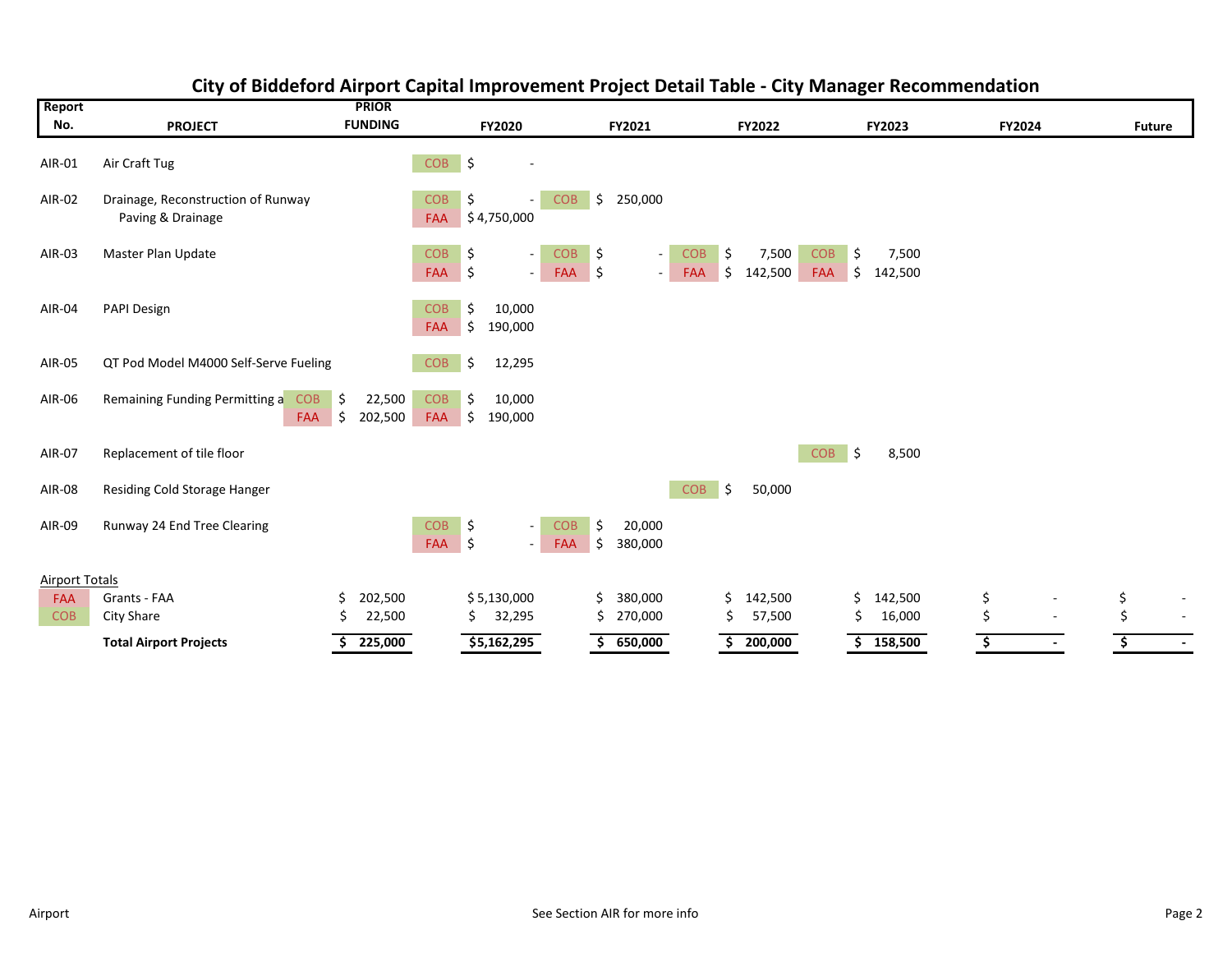| Report                  |                                                         | <b>Previous</b> |                             |        |                   |                    |        |             |        |          |        |               |
|-------------------------|---------------------------------------------------------|-----------------|-----------------------------|--------|-------------------|--------------------|--------|-------------|--------|----------|--------|---------------|
| No.                     | Project                                                 | <b>Funding</b>  |                             | FY2020 |                   | FY2021             | FY2022 |             | FY2023 |          | FY2024 | <b>Future</b> |
| <b>Assessing</b>        |                                                         |                 |                             |        |                   |                    |        |             |        |          |        |               |
|                         | None                                                    |                 |                             |        |                   |                    |        |             |        |          |        |               |
| <b>City Clerk</b>       |                                                         |                 |                             |        |                   |                    |        |             |        |          |        |               |
|                         | None                                                    |                 |                             |        |                   |                    |        |             |        |          |        |               |
| <b>Code Enforcement</b> |                                                         |                 |                             |        |                   |                    |        |             |        |          |        |               |
|                         | None                                                    |                 |                             |        |                   |                    |        |             |        |          |        |               |
| Finance/Tax             |                                                         |                 |                             |        |                   |                    |        |             |        |          |        |               |
| CH-01                   | Citizen Self Serve                                      |                 | <b>COB</b><br>$\vert$ \$    | 11,200 |                   |                    |        |             |        |          |        |               |
| CH-02                   | <b>Tyler Content Manager</b>                            |                 |                             |        | COB \$            | 28,640             |        |             |        |          |        |               |
|                         | <b>General Government</b>                               |                 |                             |        |                   |                    |        |             |        |          |        |               |
| CH-03                   | Saco River/Wood Island Debris COB \$<br>Removal Project | 30,000          | $COB$ \$                    | 25,000 | COB \$            |                    |        |             |        |          |        |               |
| <b>Human Resources</b>  |                                                         |                 |                             |        |                   |                    |        |             |        |          |        |               |
| CH-04                   | Employee Self Serve<br>(Option 1 & 2)                   |                 | COB<br>\$                   | 10,446 |                   |                    |        |             |        |          |        |               |
| <b>Technology</b>       |                                                         |                 |                             |        |                   |                    |        |             |        |          |        |               |
| CH-05                   | Bomgar Appliance Replacement                            |                 | $COB$ \$                    | 2,500  | COB <sub>\$</sub> | $COB$ \$<br>2,500  | 833    | $COB$ \$    | 833    | $COB$ \$ | 833    |               |
| CH-06                   | <b>COB</b><br>Desktop Computer Refresh<br>\$            | 19,033          | COB<br><u> \$</u>           | 21,338 | $COB$ \$          | 20,138<br>$COB$ \$ | 15,333 | COB  <br>\$ | 13,206 | $COB$ \$ | 13,163 |               |
| CH-07                   | File Server Replacement                                 |                 | COB<br>$\frac{1}{2}$        | 91,000 | $COB$ \$          | 16,000<br>$COB$ \$ | 16,000 | $COB$ \$    | 9,333  | $COB$ \$ | 9,333  |               |
| <b>CH-08</b>            | Hyperconverge Equipment Mgmt Program                    |                 | $COB$ \$                    | 9,600  | $COB$ \$          | 9,600<br>$COB$ \$  | 9,600  | $COB$ \$    | 9,600  | $COB$ \$ | 9,600  |               |
| CH-09                   | MS Office Replacement Program                           |                 | $COB$ \$                    | 6,435  | COB \$            | 6,435<br>COB \$    | 6,435  | $COB$ \$    | 6,435  | $COB$ \$ | 6,435  |               |
| CH-10                   | Phone System Upgrad                                     |                 | $\ddot{\phi}$<br><b>COB</b> | 18,500 | COB <sub>\$</sub> | $COB$ \$<br>5,725  | 5,725  | COB \$      | 5,725  | $COB$ \$ | 5,725  |               |
| $CH-11$                 | Switch Replacement Program                              |                 | <b>COB</b><br>\$            | 12,496 | COB \$            | 12,496<br>$COB$ \$ | 8,801  | $COB$ \$    | 8,801  | $COB$ \$ | 8,485  |               |
| CH-12                   | Universal Power Supply (UPS)                            |                 | $COB$ \$                    | 5,817  | $COB$ \$          | 5,817<br>$COB$ \$  | 3,210  | $COB$ \$    | 1,971  | $COB$ \$ | 1,971  |               |
| $CH-13$                 | WiFi Device Replacement Program                         |                 | COB<br>\$                   | 12,100 | $COB$ \$          | 1,513<br>$COB$ \$  | 1,513  | $COB$ \$    | 1,513  | $COB$ \$ | 1,513  |               |

# **City of Biddeford City Hall Capital Improvement Project Detail Table ‐ City Manager Recommendation**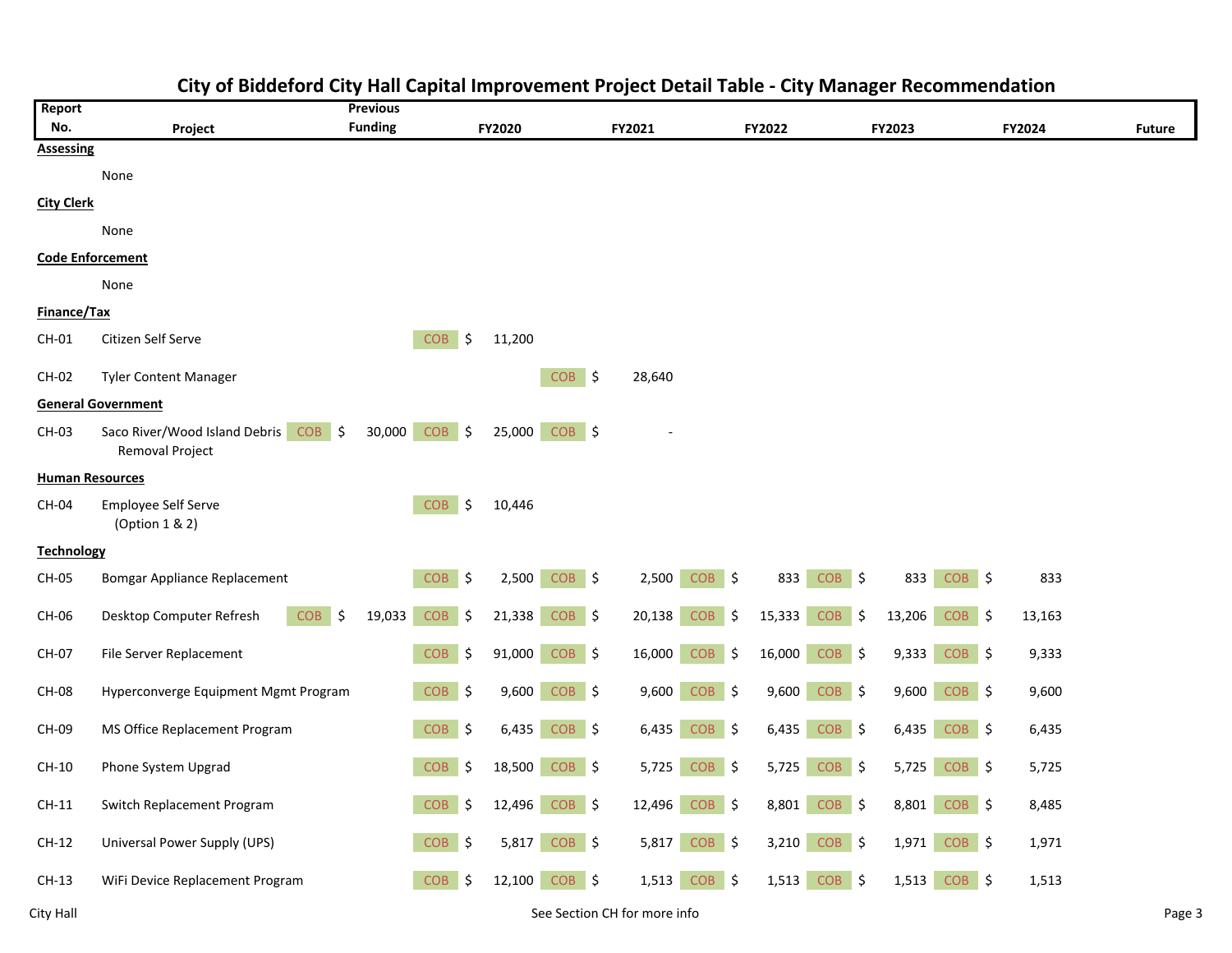| Report           |                                                                                                                                                                 | <b>Previous</b>          |                                           |                               |                                                               |                             |                                                                      |                                |                   |        |                          |
|------------------|-----------------------------------------------------------------------------------------------------------------------------------------------------------------|--------------------------|-------------------------------------------|-------------------------------|---------------------------------------------------------------|-----------------------------|----------------------------------------------------------------------|--------------------------------|-------------------|--------|--------------------------|
| No.              | Project                                                                                                                                                         | <b>Funding</b>           |                                           | <b>FY2020</b>                 |                                                               | FY2021                      | <b>FY2022</b>                                                        |                                | <b>FY2023</b>     | FY2024 | <b>Future</b>            |
|                  | <b>Planning and Development</b>                                                                                                                                 |                          |                                           |                               |                                                               |                             |                                                                      |                                |                   |        |                          |
| CH-14            | <b>Drapeau Street Reconstruction</b><br>(addition to Morin St Project ENG-09)                                                                                   |                          |                                           |                               | $COB$ \$                                                      |                             |                                                                      |                                |                   |        |                          |
| CH-15            | Gateways<br>(Possible Grants)                                                                                                                                   |                          | <b>COB</b><br><b>ST</b>                   | \$<br>25,000<br>\$            | <b>COB</b><br><b>ST</b>                                       | 50,000<br>\$<br>Ś<br>$\sim$ | <b>COB</b><br>\$.<br>50,000<br><b>ST</b><br>$\overline{\phantom{a}}$ | <b>COB</b><br>S.<br>ST.<br>-\$ | 50,000            |        |                          |
| CH-16            | Riverwalk (not including retaining wall ENG-11)<br>(Private Funds is an option for portion)<br>(TIF is an option for portion)<br>(TIF is an option for portion) |                          | <b>COB</b><br><b>PVT</b><br>TIF-F<br>TIF. | \$2,500,000<br>\$<br>\$<br>\$ | <b>PVT</b><br>TIF-F<br><b>TIF</b><br>$\overline{\phantom{a}}$ | 2,000,000<br>Ŝ.<br>\$<br>\$ | \$2,000,000<br><b>PVT</b>                                            |                                |                   |        |                          |
| CH-17            | Riverwalk/Mechanics Park<br>(TIF portion)                                                                                                                       |                          |                                           |                               |                                                               |                             |                                                                      | <b>COB</b><br>\$<br>Ŝ.<br>TIF. | 100,000<br>40,000 |        |                          |
| CH-18            | <b>Structured Parking</b><br>(Final numbers due in a couple of months)                                                                                          |                          | <b>RBD</b>                                | $\frac{1}{2}$ \$5,500,000     | RBD \$                                                        | 5,500,000                   |                                                                      |                                |                   |        |                          |
| City Hall Totals |                                                                                                                                                                 |                          |                                           |                               |                                                               |                             |                                                                      |                                |                   |        |                          |
| <b>PVT</b>       | <b>Private Funds</b>                                                                                                                                            |                          |                                           | \$                            |                                                               | 2,000,000<br>Ś              | \$2,000,000                                                          | \$                             |                   |        | Ś                        |
| <b>TIF</b>       | <b>TIF Financing</b>                                                                                                                                            | $\overline{\phantom{0}}$ |                                           |                               |                                                               |                             |                                                                      | Ś.                             | 40,000            |        | $\overline{\phantom{a}}$ |
| <b>RBD</b>       | Revenue Bond                                                                                                                                                    |                          |                                           | \$5,500,000                   |                                                               | 5,500,000                   |                                                                      |                                |                   |        | $\overline{\phantom{a}}$ |
| <b>COB</b>       | City Share                                                                                                                                                      | 49,033                   |                                           | \$2,751,432                   |                                                               | 158,864                     | Ś.<br>117,450                                                        |                                | 207,417           | 57,058 | $\overline{\phantom{a}}$ |
|                  | <b>Total City Hall Projects</b>                                                                                                                                 | 49,033                   |                                           | \$8,251,432                   |                                                               | 7,658,864                   | \$2,117,450                                                          |                                | 247,417           | 57,058 |                          |

## **City of Biddeford City Hall Capital Improvement Project Detail Table ‐ City Manager Recommendation**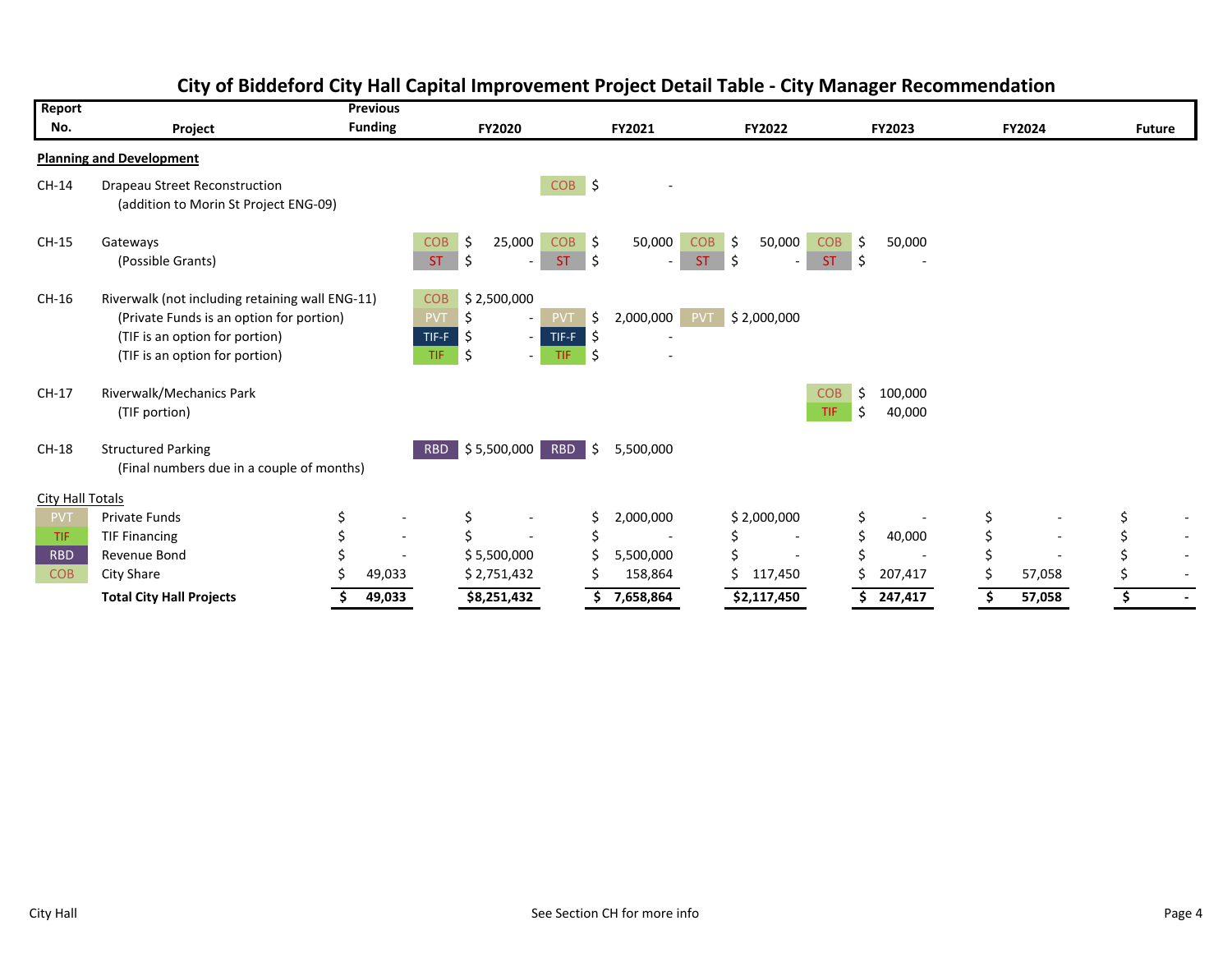| Report<br>No. | Project                                                      |                                                 | <b>Previous</b><br><b>Funding</b>           |                                | FY2020                               |                                                                         |                              | FY2021                          |                   |          | FY2022             |                           |            | FY2023             |                         |          | FY2024             |            | <b>Future</b> |
|---------------|--------------------------------------------------------------|-------------------------------------------------|---------------------------------------------|--------------------------------|--------------------------------------|-------------------------------------------------------------------------|------------------------------|---------------------------------|-------------------|----------|--------------------|---------------------------|------------|--------------------|-------------------------|----------|--------------------|------------|---------------|
| <b>ENG-01</b> | Adams-South St Sidewalks<br>(Potential CDBG fundings)        |                                                 |                                             | <b>COB</b><br>$CDBG$ \$        | \$                                   | <b>COB</b><br>$\blacksquare$<br><b>CDBG</b><br>$\overline{\phantom{a}}$ | $\ddot{\phi}$<br>$\vert \xi$ |                                 |                   |          |                    | <b>COB</b><br><b>CDBG</b> | \$<br>l \$ | 750,000            | <b>COB</b><br>CDBG \$   | \$       |                    |            |               |
| ENG-02        | Alfred St Sidewalks<br>(Potential CDBG fundings)             |                                                 |                                             |                                |                                      | <b>COB</b><br><b>CDBG</b>                                               | \$                           | \$1,074,000<br>400,000          |                   |          |                    |                           |            |                    |                         |          |                    |            |               |
| <b>ENG-03</b> | Elm and Pearl Intersection Improvements                      |                                                 |                                             | <b>ST</b><br><b>COB</b>        | \$<br>\$                             | 75,000                                                                  |                              |                                 | ST.<br><b>COB</b> | \$<br>\$ | 375,000<br>125,000 | <b>ST</b><br><b>COB</b>   | \$<br>\$   | 750,000<br>250,000 | <b>ST</b><br><b>COB</b> | \$<br>\$ | 750,000<br>250,000 |            |               |
| <b>ENG-04</b> | Green Infrastructure - Install LID<br>Devices and Structures |                                                 |                                             | <b>COB</b>                     | \$<br>100,000                        | <b>COB</b>                                                              | \$                           | 100,000                         | <b>COB</b>        | \$       | 100,000            | <b>COB</b>                | \$         | 100,000            | <b>COB</b>              | -\$      | 100,000            |            |               |
| <b>ENG-05</b> | Harbor Access/Boat Launch at Vines Landing                   |                                                 |                                             | ST<br><b>COB</b>               | \$<br>\$                             | <b>ST</b><br>$\overline{\phantom{a}}$<br>COB<br>$\blacksquare$          | \$<br>\$                     | 50,000<br>100,000               |                   |          |                    |                           |            |                    |                         |          |                    |            |               |
| <b>ENG-06</b> | Lincoln Street Improvements                                  | <b>ST</b><br>TIF<br><b>WWF</b>                  | \$<br>400,000<br>\$<br>322,565<br>\$150,000 | <b>COB</b>                     | -\$                                  | <b>COB</b><br>$\sim$                                                    | \$                           |                                 |                   |          |                    | <b>COB</b><br>ST.         | \$<br>\$   | 808,076<br>269,359 | <b>COB</b><br><b>ST</b> | \$<br>Ś  | 825,000<br>275,000 |            |               |
| <b>ENG-07</b> | Lower Main Street Improvements                               |                                                 |                                             | $COB$ \$                       |                                      |                                                                         |                              |                                 |                   |          |                    |                           |            |                    |                         |          |                    |            |               |
| <b>ENG-08</b> | Main Street Sidewalk Improvements                            | <b>COB</b><br>$\vert$ \$<br><b>CDBG</b><br>TIF. | \$<br>250,000<br>110,000<br>\$<br>400,000   | $COB$ \$<br>TIF.<br>$\vert$ \$ |                                      |                                                                         |                              |                                 |                   |          |                    |                           |            |                    |                         |          |                    |            |               |
| <b>ENG-09</b> | Morin Street Improvement Project                             |                                                 |                                             | <b>ST</b><br>SRF<br><b>COB</b> | \$<br>\$<br>200,000<br>\$<br>200,000 | <b>ST</b><br>$\overline{\phantom{a}}$<br><b>SRF</b><br><b>COB</b>       | \$<br>\$                     | 175,000<br>\$125,000<br>125,000 |                   |          |                    |                           |            |                    |                         |          |                    |            |               |
| <b>ENG-10</b> | River Wall Repair - Mechanics Park                           |                                                 |                                             | COB                            | \$                                   | <b>COB</b><br>50,000                                                    | \$                           | 750,000                         | $COB$ \$          |          |                    |                           |            |                    |                         |          |                    |            |               |
| <b>ENG-11</b> | River Wall Repair - Adjacent to<br>Riverwalk Area            |                                                 |                                             | $\vert$ \$<br><b>COB</b>       |                                      | $\overline{\phantom{a}}$                                                | $COB$ \$                     |                                 |                   |          |                    |                           |            |                    |                         |          |                    |            |               |
| <b>ENG-12</b> | Thatcher Brook 319                                           |                                                 |                                             | <b>ST</b><br><b>COB</b>        | \$<br>127,200<br>\$                  | 84,000                                                                  |                              |                                 |                   |          |                    |                           |            |                    |                         |          |                    |            |               |
| <b>ENG-13</b> | Thatcher Brook Watershed Mgmt Plan Phase II                  |                                                 |                                             | <b>COB</b>                     | \$                                   | 73,160<br><b>COB</b>                                                    | \$                           | 73,160                          | <b>COB</b>        | \$       | 73,160             | <b>COB</b>                | \$         | 73,160             | $COB$ \$                |          | 73,160             | <b>COB</b> | \$<br>526,840 |

#### **City of Biddeford Engineering Capital Improvement Project Detail Table ‐ City Manager Recommendation**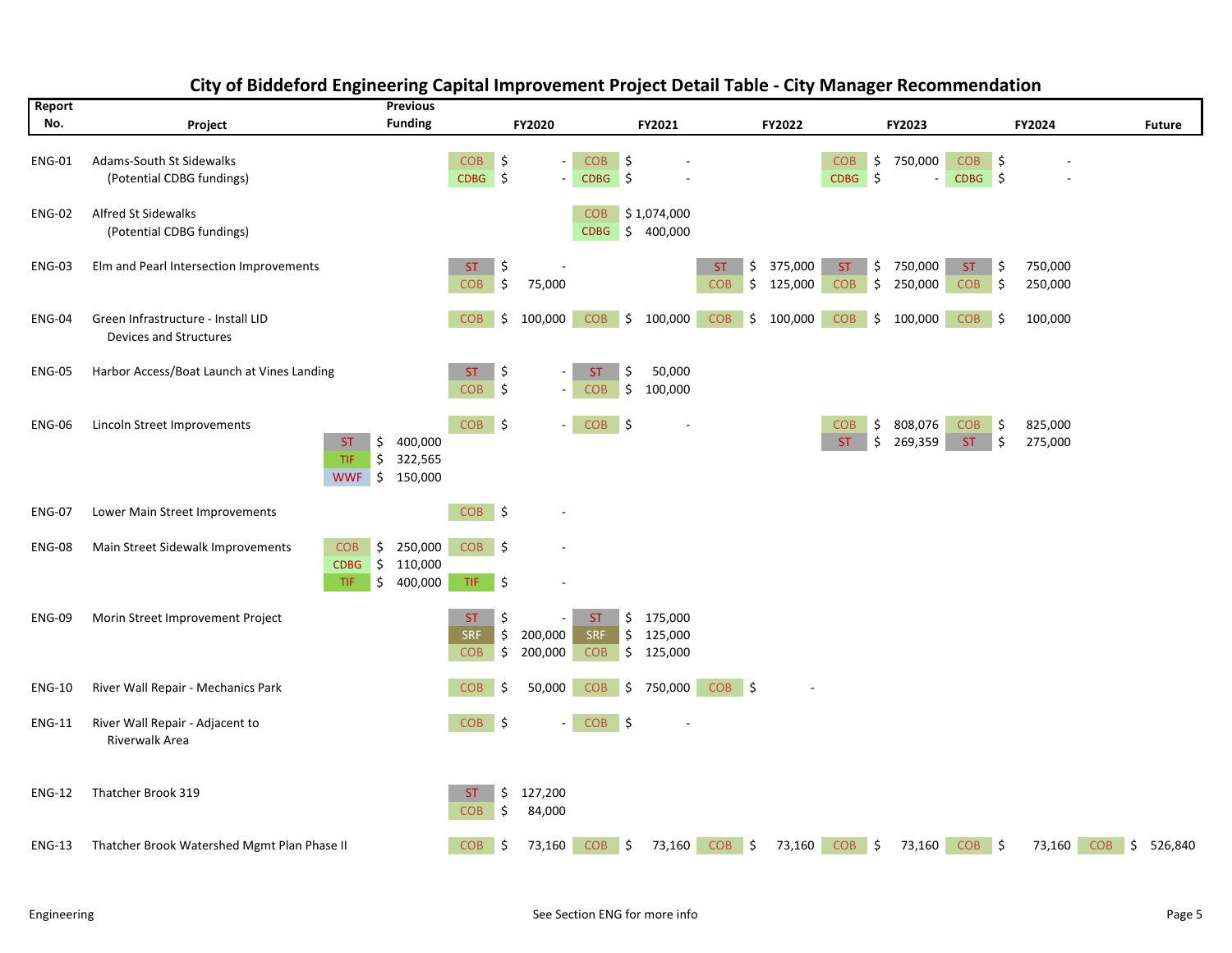| Report                    |                                                      | <b>Previous</b> |                                                                                                             |                                                                                 |                          |                                                 |                 |                          |
|---------------------------|------------------------------------------------------|-----------------|-------------------------------------------------------------------------------------------------------------|---------------------------------------------------------------------------------|--------------------------|-------------------------------------------------|-----------------|--------------------------|
| No.                       | Project                                              | <b>Funding</b>  | <b>FY2020</b>                                                                                               | FY2021                                                                          | FY2022                   | FY2023                                          | FY2024          | <b>Future</b>            |
| <b>ENG-14</b>             | Washington St Sidewalks<br>(Potential CDBG fundings) |                 |                                                                                                             |                                                                                 | <b>COB</b><br>CDBG       | Ś.<br>400,000<br>Ŝ.<br>$\overline{\phantom{a}}$ |                 |                          |
| <b>ENG-15</b>             | West Brook Skating Area Improvements                 |                 | \$<br><b>COB</b><br>$\overline{\phantom{a}}$<br><b>FUN</b><br>250,000<br>\$.<br><b>GRA</b><br>\$<br>250,000 | \$<br><b>COB</b><br><b>FUN</b><br>250,000<br>-\$<br><b>GRA</b><br>250,000<br>\$ |                          |                                                 |                 |                          |
| ENG-N1                    | Pearl St Sidewalk & Lighting                         |                 | \$<br>200,000<br><b>COB</b>                                                                                 |                                                                                 |                          |                                                 |                 |                          |
| ENG-N2                    | Water St Sidewalk Upgrade                            |                 |                                                                                                             |                                                                                 | <b>COB</b>               | Ŝ.<br>75,000                                    |                 |                          |
| ENG-N3                    | Traffic Study Poole/Hill St                          |                 |                                                                                                             |                                                                                 | <b>COB</b>               | \$<br>50,000                                    |                 |                          |
| <b>Engineering Totals</b> |                                                      |                 |                                                                                                             |                                                                                 |                          |                                                 |                 |                          |
| <b>FUN</b>                | <b>Fund Raising</b>                                  | \$              | 250,000                                                                                                     | Ś<br>250,000                                                                    | \$                       | \$                                              | \$              | Ś                        |
| <b>CDBG</b>               | Grants - CDBG                                        | 110,000         | $\overline{\phantom{a}}$                                                                                    | 400,000                                                                         |                          |                                                 |                 | $\sim$                   |
| <b>ST</b>                 | Grants - State                                       | 400,000         | 127,200                                                                                                     | 225,000                                                                         | 375,000                  | \$1,019,359                                     | 1,025,000<br>Ś. | $\sim$                   |
| <b>GRA</b>                | Grants - Other                                       |                 | 250,000                                                                                                     | 250,000                                                                         |                          |                                                 |                 | $\sim$                   |
| TIF.                      | <b>TIF Financing</b>                                 | 722,565         |                                                                                                             |                                                                                 | $\overline{\phantom{a}}$ | $\overline{\phantom{a}}$                        |                 | $\overline{\phantom{0}}$ |
| <b>WWF</b>                | <b>Wastewater Fund</b>                               | 150,000         | $\blacksquare$                                                                                              |                                                                                 |                          |                                                 |                 |                          |
| <b>COB</b>                | City Share                                           | 250,000         | 782,160                                                                                                     | \$2,222,160                                                                     | 298,160                  | \$2,506,236                                     | 1,248,160<br>Ś. | 526,840                  |
|                           | <b>Total Engineering Projects</b>                    | \$1,632,565     | \$1,609,360                                                                                                 | \$3,472,160                                                                     | 673,160                  | \$3,525,595                                     | \$2,273,160     | 526,840                  |

#### **City of Biddeford Engineering Capital Improvement Project Detail Table ‐ City Manager Recommendation**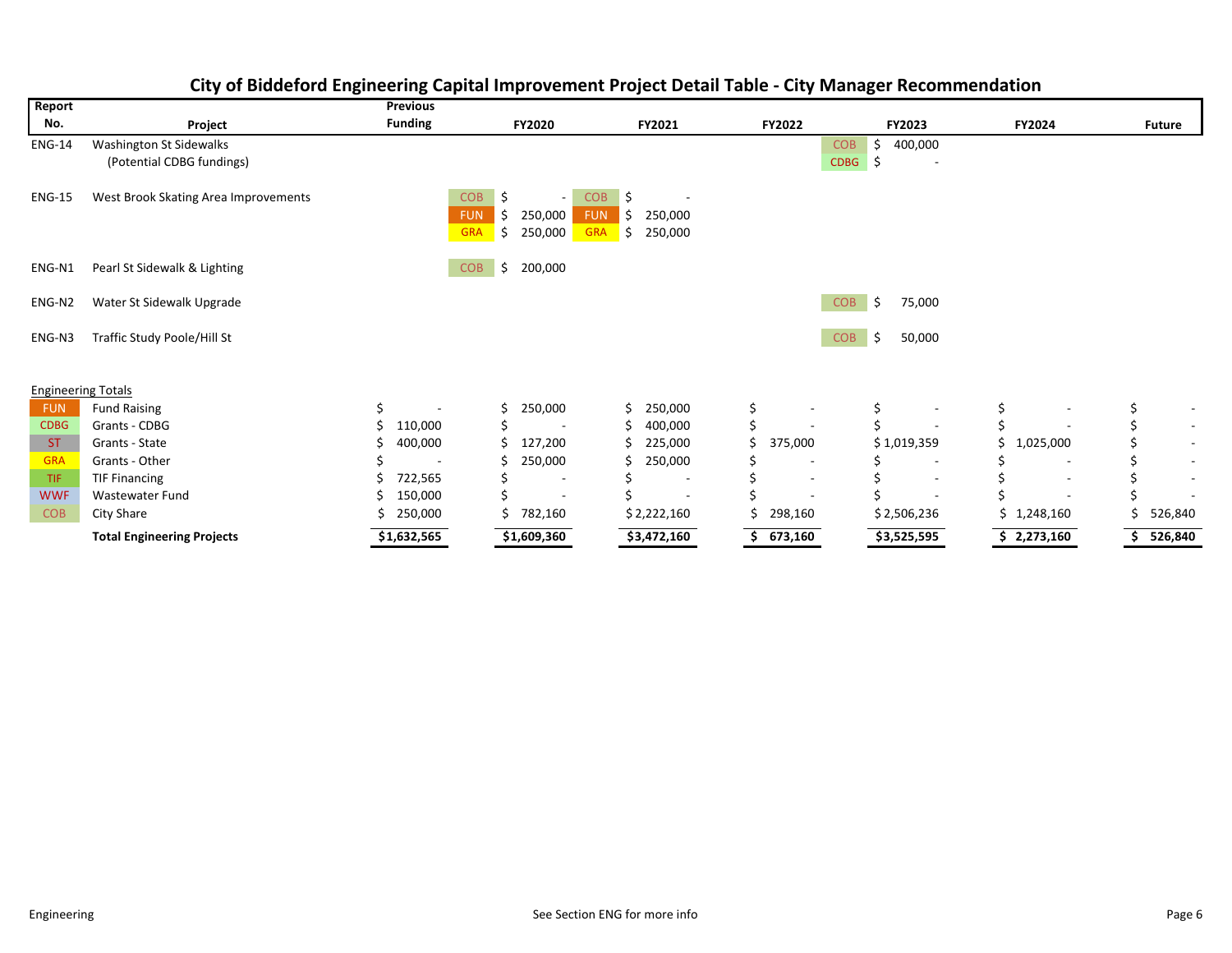| Report        |                                                                                                     | <b>PRIOR</b>                                                       |          |                                         |                                                      |          |                            |            |              |            |        |         |            |    |         |               |
|---------------|-----------------------------------------------------------------------------------------------------|--------------------------------------------------------------------|----------|-----------------------------------------|------------------------------------------------------|----------|----------------------------|------------|--------------|------------|--------|---------|------------|----|---------|---------------|
| No.           | <b>PROJECT</b>                                                                                      | <b>FUNDING</b>                                                     |          | FY2020                                  |                                                      |          | FY2021                     |            | FY2022       |            | FY2023 |         |            |    | FY2024  | <b>Future</b> |
| <b>FAC-01</b> | City Hall-Parking Lot                                                                               | COB                                                                | \$       |                                         |                                                      |          |                            | <b>COB</b> | \$<br>50,000 |            |        |         |            |    |         |               |
| <b>FAC-02</b> | City Hall-Restoration                                                                               | <b>COB</b><br><b>BON</b><br><b>GRA</b><br><b>FUN</b><br><b>GRA</b> | \$<br>\$ | \$2,000,000<br>\$5,000,000<br>\$150,000 | <b>COB</b><br><b>BON</b><br><b>GRA</b><br><b>FUN</b> | \$<br>\$ | \$2,000,000<br>\$5,000,000 |            |              |            |        |         |            |    |         |               |
| <b>FAC-03</b> | City Hall-Window Replacement                                                                        | <b>COB</b>                                                         | \$       |                                         | <b>COB</b>                                           | \$       |                            |            |              |            |        |         |            |    |         |               |
| FAC-04        | <b>Communitiy Center-Card Access</b>                                                                | <b>COB</b>                                                         | \$       |                                         | <b>COB</b>                                           | \$       | 18,500                     |            |              |            |        |         |            |    |         |               |
| <b>FAC-05</b> | <b>Community Center-Heating System</b>                                                              |                                                                    |          |                                         | <b>COB</b>                                           | \$       | 522,000                    |            |              |            |        |         |            |    |         |               |
| FAC-06        | Community Center-Myrtle Street Parking Lot                                                          |                                                                    |          |                                         |                                                      |          |                            |            |              | <b>COB</b> | \$     | 60,000  |            |    |         |               |
| <b>FAC-07</b> | <b>Community Center-Oil Tank Removal</b><br>(If FAC-05 is approved this request will be eliminated) |                                                                    |          |                                         |                                                      |          |                            |            |              |            |        |         | <b>COB</b> | \$ | 100,000 |               |
| <b>FAC-08</b> | <b>Community Center-Prospect Entrance Doors</b>                                                     | <b>COB</b>                                                         | ∣\$      |                                         | <b>COB</b>                                           | \$       | 10,000                     |            |              |            |        |         |            |    |         |               |
| <b>FAC-09</b> | <b>Community Center-Windows</b>                                                                     | <b>COB</b>                                                         | \$       |                                         | <b>COB</b>                                           | \$       | 50,000                     | <b>COB</b> | \$<br>50,000 | <b>COB</b> | \$     | 50,000  | <b>COB</b> | \$ | 100,000 |               |
| <b>FAC-10</b> | Fire Department-Apparatus Floor                                                                     |                                                                    |          |                                         | <b>COB</b>                                           | \$       | 8,500                      |            |              |            |        |         |            |    |         |               |
| <b>FAC-11</b> | Fire Department-Building Repairs                                                                    | <b>COB</b>                                                         | \$       | 10,000                                  |                                                      |          |                            |            |              |            |        |         |            |    |         |               |
| <b>FAC-12</b> | Fire Department-Building Roof Repairs                                                               |                                                                    |          |                                         | <b>COB</b>                                           | \$       | 20,000                     |            |              |            |        |         |            |    |         |               |
| <b>FAC-13</b> | Fire Department-Parking Lot                                                                         |                                                                    |          |                                         | <b>COB</b>                                           | \$       |                            |            |              | <b>COB</b> | \$     | 200,000 |            |    |         |               |
| <b>FAC-14</b> | Fire Department-Repointing Station Brick Work                                                       |                                                                    |          |                                         |                                                      |          |                            | <b>COB</b> | \$<br>10,000 |            |        |         |            |    |         |               |
| FAC-15        | May Field-LED Lights                                                                                | <b>COB</b><br><b>GRA</b>                                           | \$<br>\$ | 8,475<br>8,475                          |                                                      |          |                            |            |              |            |        |         |            |    |         |               |
| FAC-16        | Public Works-Automated Security Gate                                                                | <b>COB</b>                                                         | \$       |                                         | <b>COB</b><br><b>SCH</b>                             | \$<br>\$ | 45,000                     |            |              |            |        |         |            |    |         |               |
| <b>FAC-17</b> | Public Works-City Radio Box                                                                         | <b>COB</b>                                                         | ∣\$      |                                         |                                                      |          |                            |            |              |            |        |         |            |    |         |               |

#### **City of Biddeford Facilities Capital Improvement Project Detail Table ‐ City Manager Recommendation**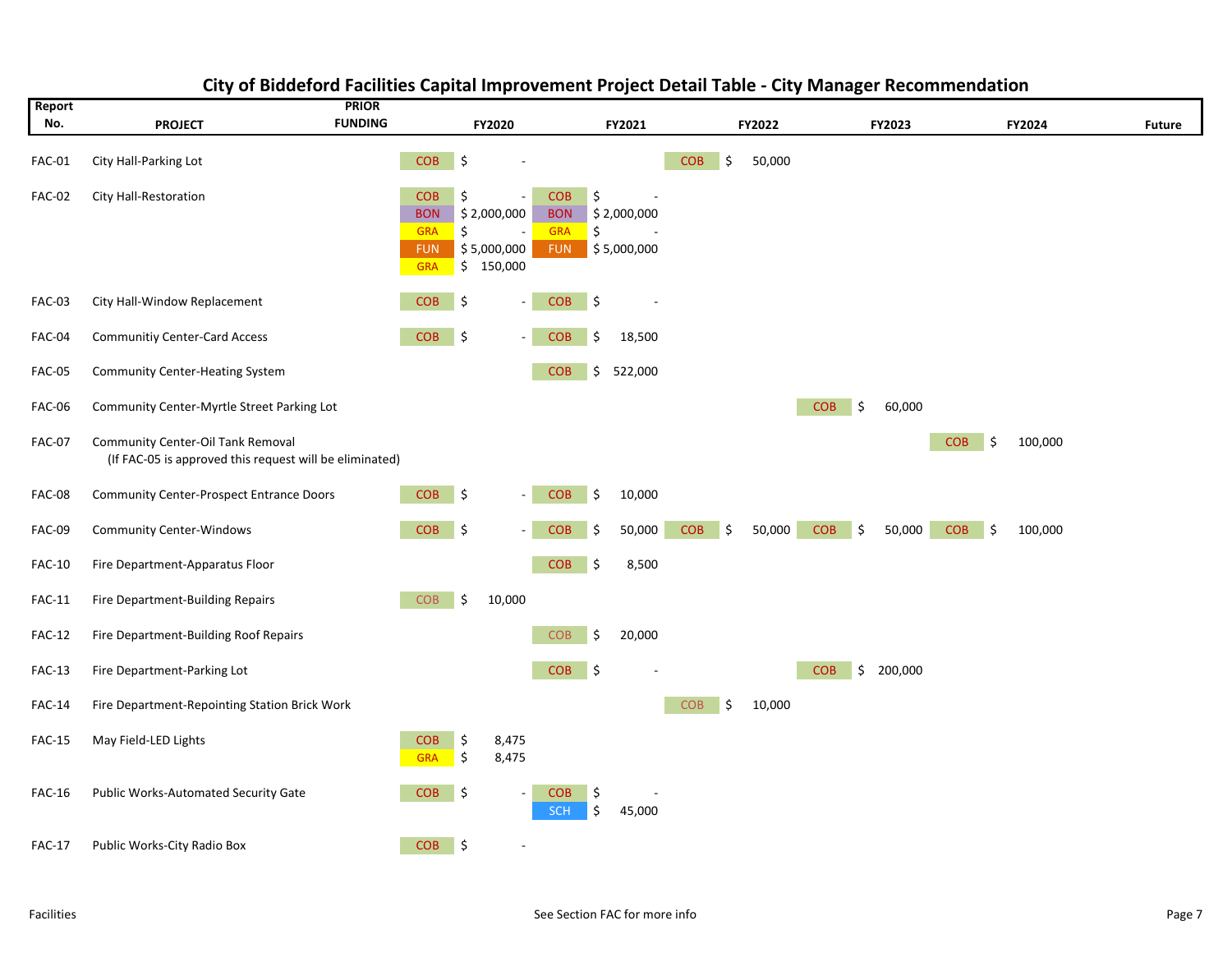| Report                   |                                    |    | <b>PRIOR</b>             |                             |                            |               |                          |                          |                  |               |               |                          |
|--------------------------|------------------------------------|----|--------------------------|-----------------------------|----------------------------|---------------|--------------------------|--------------------------|------------------|---------------|---------------|--------------------------|
| No.                      | <b>PROJECT</b>                     |    | <b>FUNDING</b>           | <b>FY2020</b>               | <b>FY2021</b>              | <b>FY2022</b> |                          | <b>FY2023</b>            |                  | <b>FY2024</b> | <b>Future</b> |                          |
| FAC-18                   | Public Works-Cold Storage          |    |                          |                             |                            |               |                          |                          | <b>COB</b><br>-S | 100,000       |               |                          |
| <b>FAC-19</b>            | <b>Public Works-Heating System</b> |    |                          |                             | <b>COB</b><br>\$<br>45,000 |               |                          |                          |                  |               |               |                          |
| <b>FAC-20</b>            | Public Works-Salt Barn Lean To COB | S. | 65,000                   | 135,000<br><b>COB</b><br>Ŝ. |                            |               |                          |                          |                  |               |               |                          |
| FAC-N1                   | Community Center - Architecture    |    |                          | 150,000<br><b>COB</b><br>\$ |                            |               |                          |                          |                  |               |               |                          |
| <b>Facilities Totals</b> |                                    |    |                          |                             |                            |               |                          |                          |                  |               |               |                          |
| <b>BON</b>               | Bonding                            |    |                          | \$2,000,000                 | \$2,000,000                | \$            |                          |                          |                  |               |               |                          |
| <b>FUN</b>               | <b>Fund Raising</b>                |    | $\overline{\phantom{0}}$ | \$5,000,000                 | \$5,000,000                |               | $\overline{\phantom{a}}$ | $\overline{\phantom{a}}$ |                  | ٠             |               | $\overline{\phantom{a}}$ |
| <b>GRA</b>               | Grants - Other                     |    | $\overline{\phantom{a}}$ | \$158,475                   |                            |               |                          |                          |                  |               |               |                          |
| <b>SCH</b>               | School Budget                      |    |                          | $\overline{\phantom{a}}$    | 45,000                     |               |                          |                          |                  |               |               |                          |
| <b>COB</b>               | City Share                         |    | 65,000                   | \$303,475                   | \$674,000                  | 110,000       |                          | \$310,000                | S                | 300,000       |               | $\overline{\phantom{a}}$ |
|                          | <b>Total Facilities Projects</b>   |    | 65,000                   | \$7,461,950                 | \$7,719,000                | 110,000       |                          | 310,000                  |                  | 300,000       |               |                          |

#### **City of Biddeford Facilities Capital Improvement Project Detail Table ‐ City Manager Recommendation**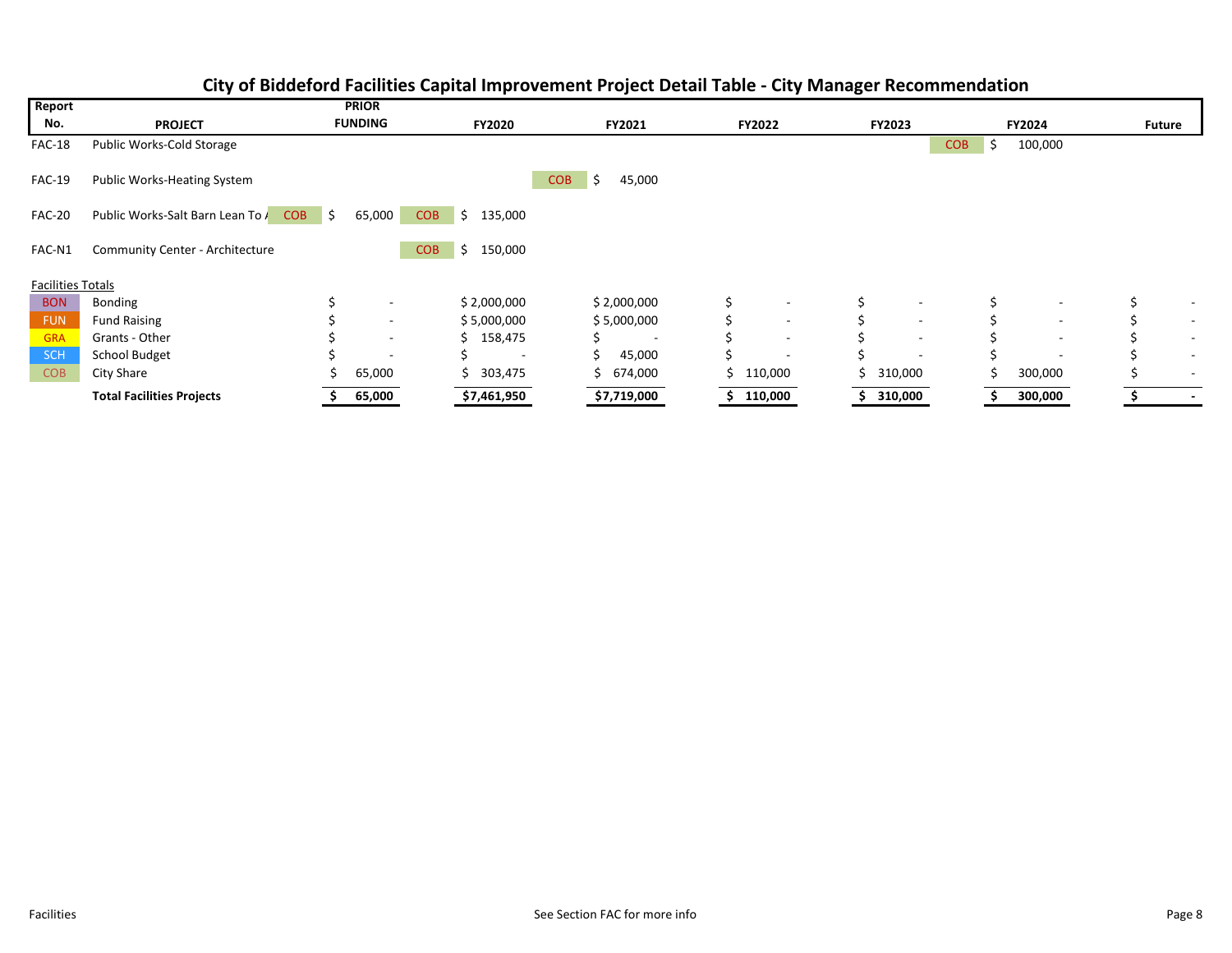| Report                        |                                                             | <b>Previous</b> |                          |                     |                                    |                      |               |                   |          |                 |                  |               |                          |    |               |               |        |
|-------------------------------|-------------------------------------------------------------|-----------------|--------------------------|---------------------|------------------------------------|----------------------|---------------|-------------------|----------|-----------------|------------------|---------------|--------------------------|----|---------------|---------------|--------|
| No.                           | Project                                                     | <b>Funding</b>  |                          |                     | FY2020                             |                      | FY2021        |                   |          | <b>FY2022</b>   |                  | <b>FY2023</b> |                          |    | <b>FY2024</b> | <b>Future</b> |        |
| FD-01                         | <b>Ballistic Vests Replacement</b>                          |                 |                          |                     |                                    |                      |               |                   |          |                 | \$<br><b>COB</b> | 60,000        |                          |    |               |               |        |
| FD-02                         | <b>Eastern Fire Station</b>                                 |                 |                          |                     |                                    | <b>BON</b>           | \$1,300,000   |                   |          | BON \$1,000,000 |                  |               |                          |    |               |               |        |
| FD-03                         | <b>EMS CPR Compression device</b>                           |                 | COB                      | $\ddot{\mathsf{S}}$ | 40,000                             |                      |               |                   |          |                 |                  |               |                          |    |               |               |        |
| FD-04                         | <b>EMS Equipment</b>                                        |                 |                          |                     |                                    | <b>COB</b>           | l\$<br>59,000 |                   |          |                 |                  |               | $\vert$ \$<br><b>COB</b> |    | 59,000        |               |        |
| FD-05                         | EMS stretcher power lift assist<br>(Potential Safety Works) |                 | <b>COB</b><br><b>GRA</b> | \$<br>\$            |                                    |                      |               | COB<br><b>GRA</b> | \$<br>\$ | 80,000          |                  |               |                          |    |               |               |        |
| FD-06                         | Ocean Rescue Boat<br>(Potential AFG)                        |                 | COB<br>GRA               | \$<br>\$            | $\sim$<br>$\overline{\phantom{0}}$ | <b>COB</b><br>GRA \$ | 25,000<br>\$  |                   |          |                 |                  |               |                          |    |               |               |        |
| FD-07                         | Portable Radio Replacement<br>(Potential AFG/Safety Works)  |                 | COB<br><b>GRA</b>        | \$<br>\$            | 20,000                             |                      |               |                   |          |                 |                  |               |                          |    |               |               |        |
| FD-08                         | Respirator fit testing machine<br>(Potential Safety Works)  |                 | COB<br><b>GRA</b>        | \$<br>\$            | 10,000                             |                      |               |                   |          |                 |                  |               |                          |    |               |               |        |
| FD-09                         | Thermal Imagers<br>(Potential AFG)                          |                 | <b>COB</b><br><b>GRA</b> | \$<br>\$            | 18,000<br>$\overline{\phantom{a}}$ |                      |               |                   |          |                 |                  |               |                          |    |               |               |        |
| <b>Fire Department Totals</b> |                                                             |                 |                          |                     |                                    |                      |               |                   |          |                 |                  |               |                          |    |               |               |        |
| <b>BON</b>                    | <b>Bonding</b>                                              | \$              |                          | \$                  |                                    |                      | \$1,300,000   |                   |          | \$1,000,000     | \$               |               |                          | \$ |               | \$            |        |
| <b>COB</b>                    | City Share                                                  | Ś               | $\overline{a}$           |                     | 88,000                             |                      | 84,000<br>Ś   |                   | Ŝ.       | 80,000          | \$               | 60,000        |                          | Ś  | 59,000        | \$            |        |
|                               | <b>Total Fire Department Projects</b>                       | \$              | $\sim$                   |                     | 88,000                             |                      | \$1,384,000   |                   |          | \$1,080,000     | Ś                | 60,000        |                          | \$ | 59,000        | \$            | $\sim$ |

## **City of Biddeford Fire Department Capital Improvement Project Detail Table ‐ City Manager Recommendation**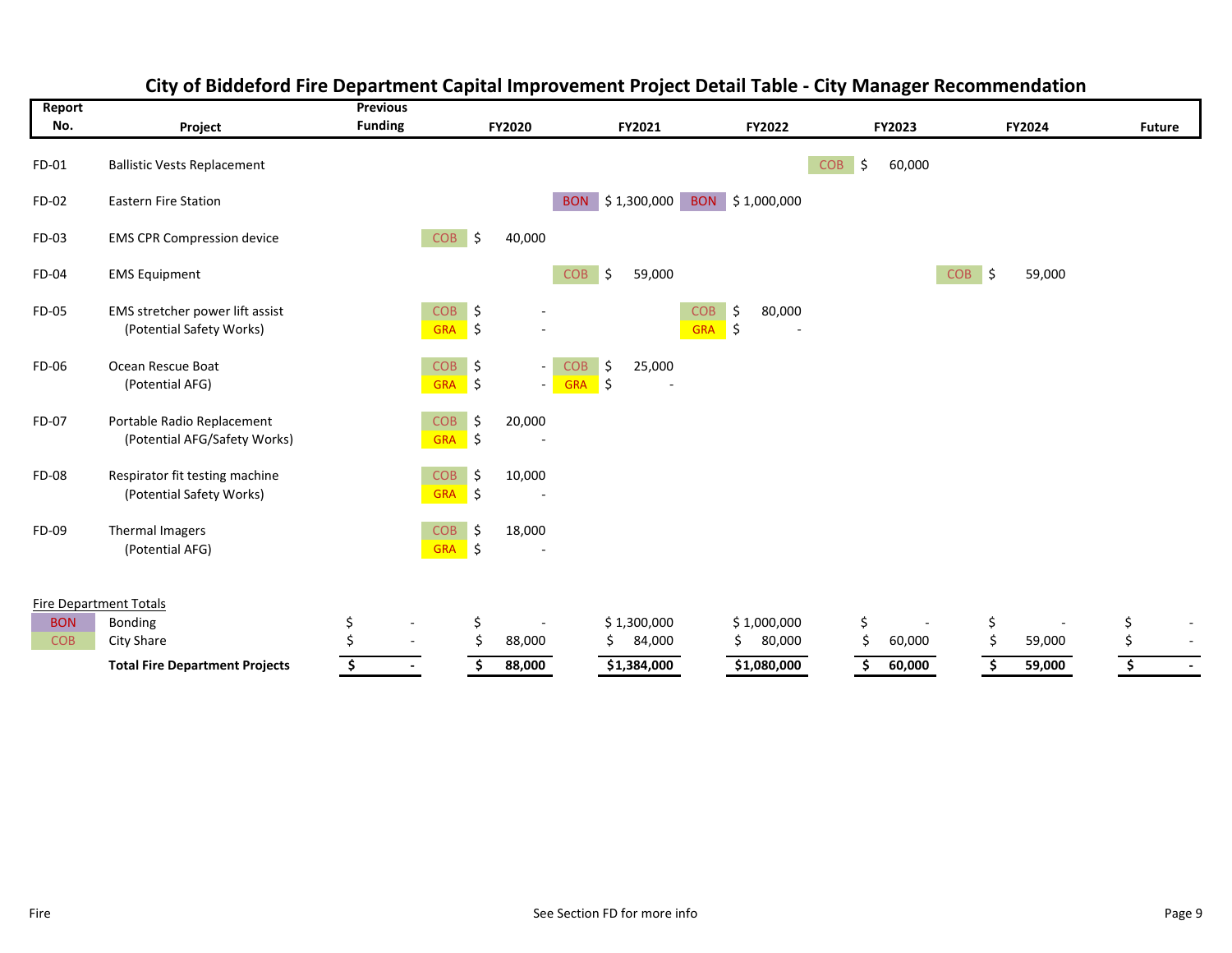| Report           |                                       | <b>Previous</b> |                          |               |                          |        |                          |                               |                   |               |                          |                  |                          |               |                          |
|------------------|---------------------------------------|-----------------|--------------------------|---------------|--------------------------|--------|--------------------------|-------------------------------|-------------------|---------------|--------------------------|------------------|--------------------------|---------------|--------------------------|
| No.              | Project                               | <b>Funding</b>  |                          | <b>FY2020</b> |                          | FY2021 |                          |                               | <b>FY2022</b>     | <b>FY2023</b> |                          |                  | FY2024                   | <b>Future</b> |                          |
| IA-01            | Bleachers<br>(Potential Fund Raising) |                 |                          |               |                          |        |                          | <b>COB</b><br><b>FUN</b><br>↘ | 50,000<br>200,000 |               |                          |                  |                          |               |                          |
| IA-01            | <b>Building Painting</b>              |                 |                          |               |                          |        |                          |                               |                   |               |                          | <b>COB</b><br>Ŝ. | 30,000                   |               |                          |
| Ice Arena Totals |                                       |                 |                          |               |                          |        |                          |                               |                   |               |                          |                  |                          |               |                          |
| <b>FUN</b>       | <b>Fund Raising</b>                   |                 | $\overline{\phantom{a}}$ |               | $\overline{\phantom{0}}$ | Ś.     | $\overline{\phantom{a}}$ |                               | 200,000           |               | $\overline{\phantom{a}}$ |                  | $\overline{\phantom{a}}$ |               | $\overline{\phantom{a}}$ |
| <b>COB</b>       | City Share                            |                 | $\overline{\phantom{0}}$ |               | $\overline{\phantom{0}}$ |        | $\overline{\phantom{a}}$ | Ś.                            | 50,000            |               | $\overline{\phantom{0}}$ |                  | 30,000                   |               | $\overline{\phantom{0}}$ |
|                  | <b>Total Ice Arena Projects</b>       |                 |                          |               | $\overline{\phantom{a}}$ |        | $\overline{\phantom{a}}$ |                               | 250,000           |               |                          |                  | 30,000                   |               | $\overline{\phantom{a}}$ |

## **City of Biddeford Ice Arena Capital Improvement Project Detail Table ‐ City Manager Recommendation**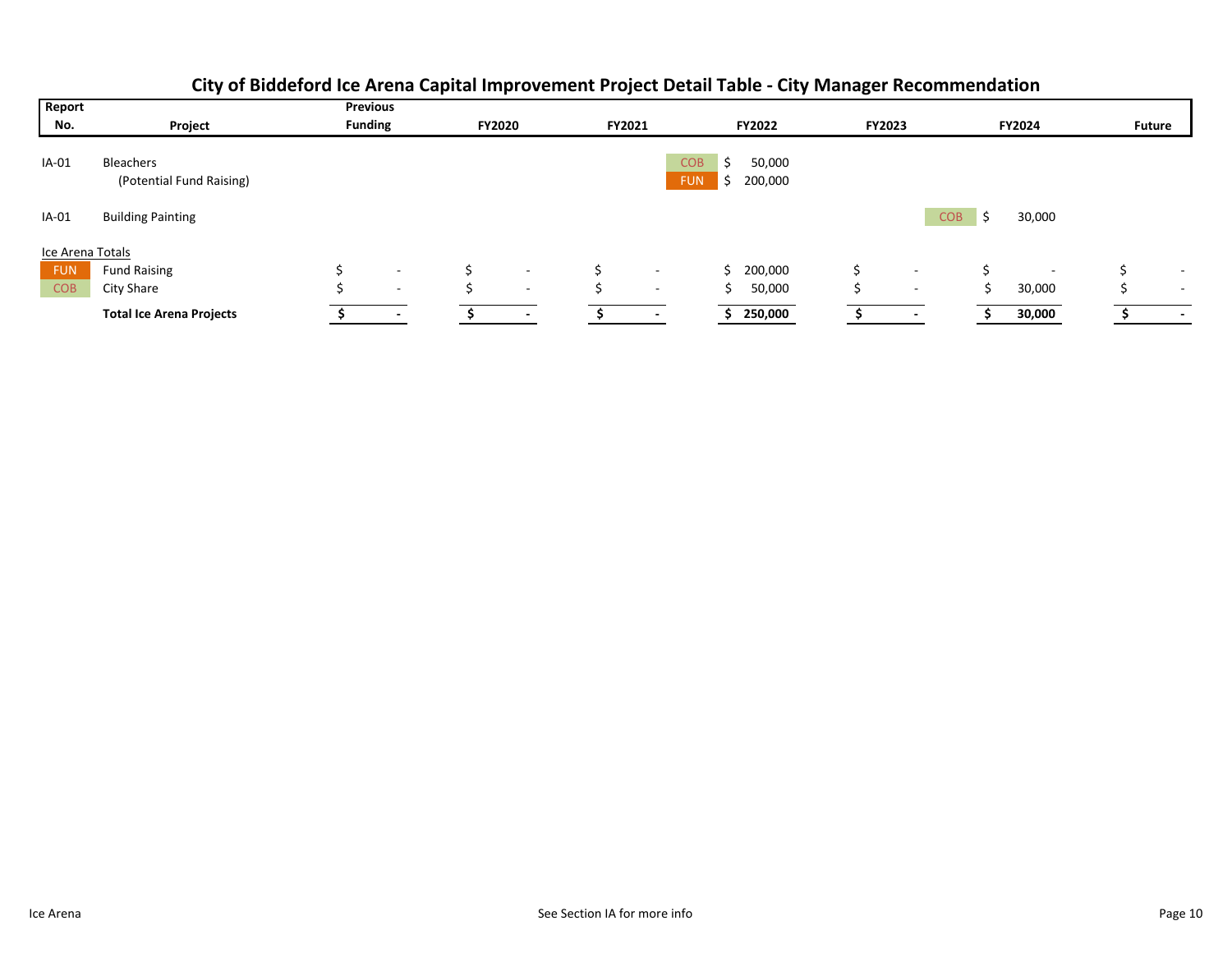| Report<br>No. | <b>PROJECT</b>                                                                | <b>Previous</b><br><b>Funding</b>         |          | FY2020          |                             | FY2021         |                          | FY2022          |                                | FY2023           |                    |          | FY2024          |                                 | <b>Future</b> |
|---------------|-------------------------------------------------------------------------------|-------------------------------------------|----------|-----------------|-----------------------------|----------------|--------------------------|-----------------|--------------------------------|------------------|--------------------|----------|-----------------|---------------------------------|---------------|
| ML-01         | Acoustic Improvements to Teen Area                                            |                                           |          |                 |                             |                |                          |                 |                                |                  | LIB.<br><b>COB</b> | \$<br>\$ | 19,700<br>6,700 |                                 |               |
| ML-02         | Carpeting Replacement                                                         | LIB.<br><b>COB</b>                        | \$<br>\$ | 14,876<br>5,000 |                             |                |                          |                 |                                |                  |                    |          |                 |                                 |               |
| ML-03         | LED Lighting - Efficiency Improvements<br>(2nd Fllor and Public Stairwell)    |                                           |          |                 |                             |                | \$<br>LIB.<br>∣\$<br>COB | 4,425<br>1,225  |                                |                  |                    |          |                 |                                 |               |
| ML-04         | LED Lighting - Efficiency Improvements<br>(Entrance and Exterior of Building) |                                           |          |                 | \$<br>LIB<br>COB<br>\$      | 2,020<br>2,230 |                          |                 |                                |                  |                    |          |                 |                                 |               |
| ML-05         | Painting of 1863 Entrance                                                     | LIB.<br>COB                               | \$<br>\$ | 11,500<br>3,900 |                             |                |                          |                 |                                |                  |                    |          |                 |                                 |               |
| ML-06         | Painting of Public Stairwell                                                  | LIB<br>COB                                | \$<br>\$ | 3,300<br>1,100  |                             |                |                          |                 |                                |                  |                    |          |                 |                                 |               |
| ML-07         | Reconstruction of Attic Stairwell                                             |                                           |          |                 |                             |                |                          |                 |                                |                  | LIB<br>COB         | \$<br>\$ | 5,600<br>1,900  |                                 |               |
| <b>ML-08</b>  | Replacement of York HVAC                                                      |                                           |          |                 |                             |                |                          |                 | \$<br>LIB.<br>\$<br><b>COB</b> | 20,000<br>10,000 |                    |          |                 |                                 |               |
| ML-09         | Safety/Structural Integrity study                                             |                                           |          |                 |                             |                |                          |                 |                                |                  | LIB<br>COB         | \$<br>\$ | 4,100<br>1,400  |                                 |               |
| ML-10         | <b>Security Gate Replacement</b>                                              |                                           |          |                 | \$<br>LIB<br>COB<br>$\zeta$ | 7,030<br>7,770 |                          |                 |                                |                  |                    |          |                 |                                 |               |
| $ML-11$       | Spray Foam Insulation                                                         |                                           |          |                 |                             |                | \$<br>LIB.<br>COB<br>\$  | 31,725<br>8,775 |                                |                  |                    |          |                 |                                 |               |
|               | <b>McArthur Library Totals</b>                                                |                                           |          |                 |                             |                |                          |                 |                                |                  |                    |          |                 |                                 |               |
| LIB.          | <b>Library Funds</b>                                                          | \$                                        | \$.      | 29,676          | \$.                         | 9,050          | \$.                      | 36,150          | \$                             | 20,000           |                    | \$       | 29,400          | \$                              |               |
| <b>COB</b>    | City Share                                                                    | \$<br>$\sim$                              | \$       | 10,000          |                             | 10,000<br>\$   | \$                       | 10,000          | \$                             | 10,000           |                    | \$       | 10,000          | \$                              | $\mathbf{r}$  |
|               | <b>Total McArthur Library Projects</b>                                        | $\overline{\boldsymbol{\zeta}}$<br>$\sim$ | \$       | 39,676          |                             | \$<br>19,050   | \$                       | 46,150          | \$                             | 30,000           |                    | \$       | 39,400          | $\overline{\boldsymbol{\zeta}}$ | $\sim$        |

## **City of Biddeford McArthur Library Capital Improvement Project Detail Table ‐ City Manager Recommendation**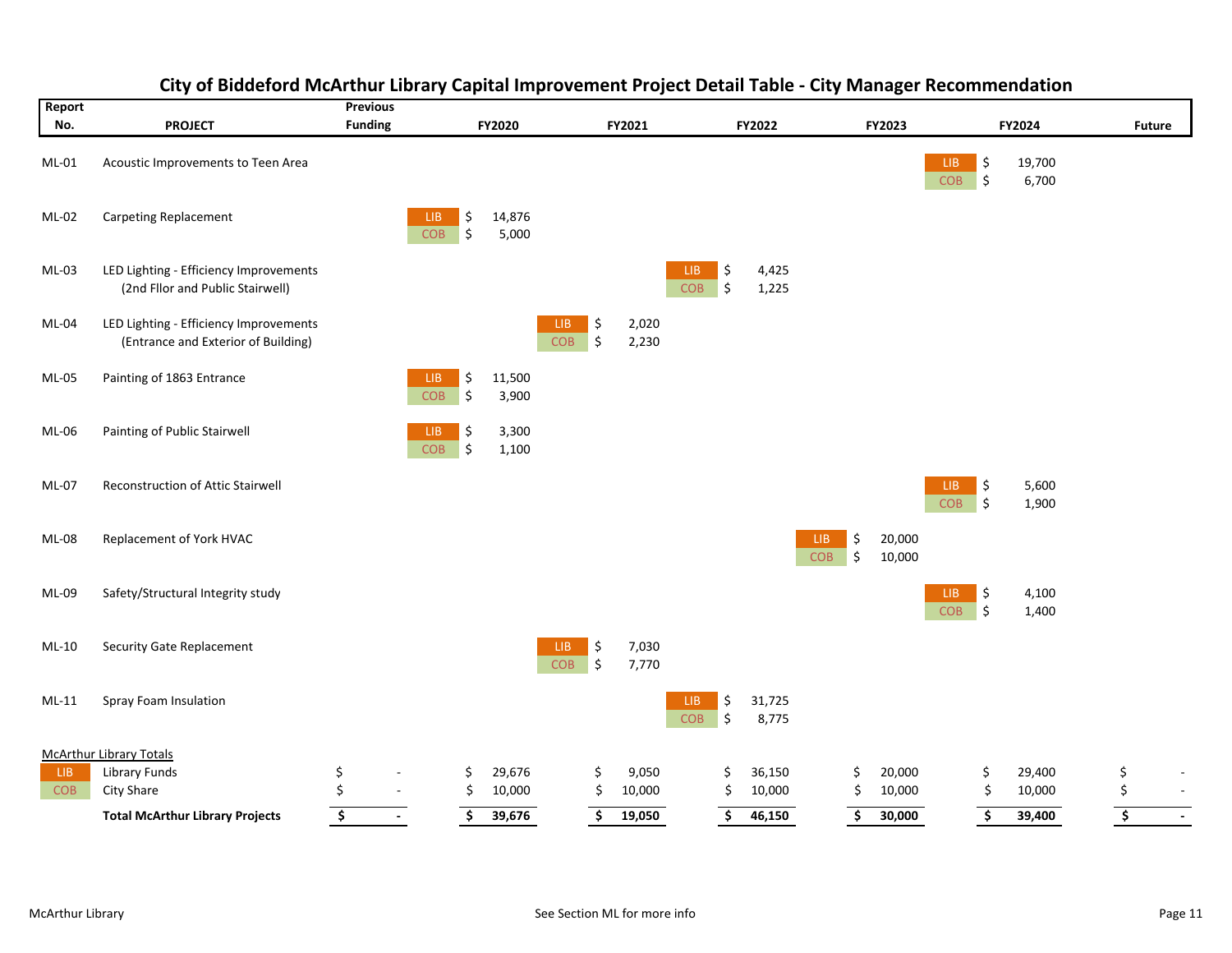| Report     |                                                               | <b>Previous</b>          |                          |          |                          |            |    |                          |                          |         |                          |               |                          |               |                          |               |                          |
|------------|---------------------------------------------------------------|--------------------------|--------------------------|----------|--------------------------|------------|----|--------------------------|--------------------------|---------|--------------------------|---------------|--------------------------|---------------|--------------------------|---------------|--------------------------|
| No.        | <b>PROJECT</b>                                                | <b>Funding</b>           |                          |          | <b>FY2020</b>            |            |    | FY2021                   |                          |         | <b>FY2022</b>            | <b>FY2023</b> |                          | <b>FY2024</b> |                          | <b>Future</b> |                          |
| PD-01      | Locker Room & Office Space Upgrade<br>(Potential SBOOI Grant) |                          | <b>COB</b><br><b>GRA</b> | S<br>\$. | 40,000<br>40,000         |            |    |                          |                          |         |                          |               |                          |               |                          |               |                          |
| PD-02      | Parking Lot                                                   |                          | <b>COB</b>               | \$       |                          |            |    |                          | <b>COB</b><br><b>SRF</b> | Ŝ.<br>S | ۰.<br>40,000             |               |                          |               |                          |               |                          |
| PD-03      | Simulcast (Radio Upgrades)                                    |                          |                          |          |                          | <b>COB</b> | Ś  | 350,000                  |                          |         |                          |               |                          |               |                          |               |                          |
|            | <b>Police Department Totals</b>                               |                          |                          |          |                          |            |    |                          |                          |         |                          |               |                          |               |                          |               |                          |
| <b>GRA</b> | Grants - Other                                                | $\sim$                   |                          |          | 40,000                   |            | \$ | $\overline{\phantom{a}}$ |                          | Ś       | $\overline{\phantom{a}}$ | \$            | $\overline{\phantom{a}}$ | \$            | $\overline{\phantom{a}}$ |               | $\overline{\phantom{a}}$ |
| SRF        | Special Revenue Funds                                         | $\overline{\phantom{a}}$ |                          |          | $\overline{\phantom{a}}$ |            | Ś  | $\overline{\phantom{a}}$ |                          | Ś.      | 40,000                   |               | $\overline{\phantom{a}}$ |               | $\overline{\phantom{a}}$ |               | $\sim$                   |
| <b>COB</b> | City Share                                                    | $\sim$                   |                          |          | 40,000                   |            |    | 350,000                  |                          |         | $\sim$                   |               | $\sim$                   |               | $\overline{\phantom{a}}$ |               | $\sim$                   |
|            | <b>Total Police Department Projects</b>                       | $\overline{\phantom{a}}$ |                          |          | 80,000                   |            |    | 350,000                  |                          |         | 40,000                   |               | ۰                        |               | ۰                        |               | $\overline{\phantom{a}}$ |

## **City of Biddeford Police Department Capital Improvement Project Detail Table ‐ City Manager Recommendation**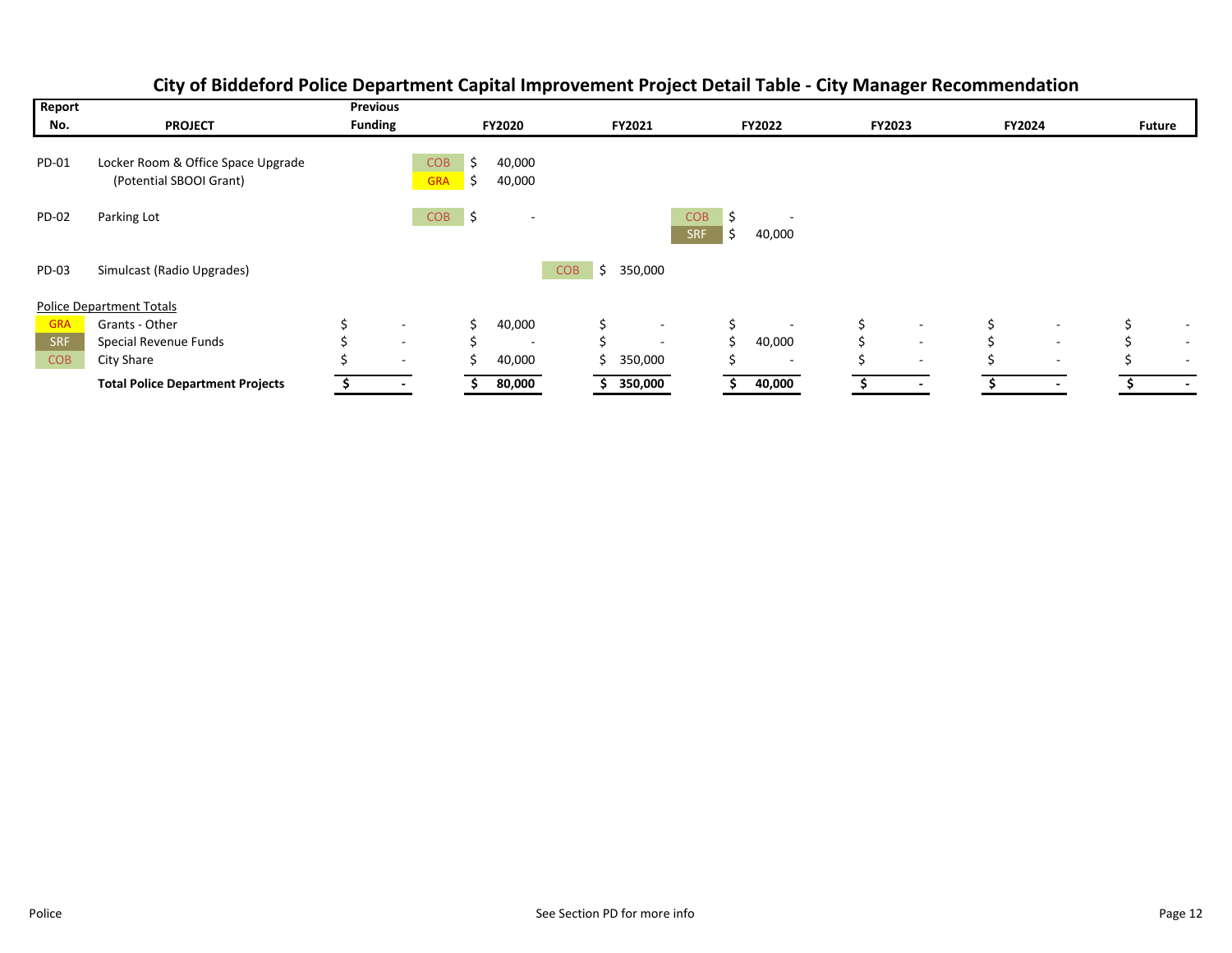| Report       |                                              | <b>Previous</b>                                                                             |                                                                                                                          |                                                 |                                                                                                                            |                                                                                           |                                                |                                |
|--------------|----------------------------------------------|---------------------------------------------------------------------------------------------|--------------------------------------------------------------------------------------------------------------------------|-------------------------------------------------|----------------------------------------------------------------------------------------------------------------------------|-------------------------------------------------------------------------------------------|------------------------------------------------|--------------------------------|
| No.          | <b>PROJECT</b>                               | <b>Funding</b>                                                                              |                                                                                                                          | FY2021                                          | FY2022                                                                                                                     | FY2023                                                                                    | FY2024                                         | <b>Future</b>                  |
| PW-01        | 5 Year Vehicle/Equipment Replacement Program | <b>WWF</b><br>160,000<br>\$<br>\$<br>348,047<br><b>COB</b><br><b>LEAS</b><br>\$.<br>435,888 | 180,400<br><b>SCH</b><br><b>SCH</b><br>\$<br><b>WWF</b><br>\$<br><b>WWF</b><br>\$<br><b>COB</b><br>879,120<br><b>COB</b> | 184,000<br>\$<br>-\$<br>$\sim$<br>\$<br>958,200 | 188,000<br>SCH<br><b>SCH</b><br>\$<br><b>WWF</b><br>318,362<br><b>WWF</b><br>Ŝ<br><b>COB</b><br>Ŝ<br>897,928<br><b>COB</b> | 192,000<br>\$.<br><b>SCH</b><br>59,534<br><b>WWF</b><br>Ŝ.<br>Ŝ.<br>752,290<br><b>COB</b> | \$<br>196,000<br>\$<br>$\sim$<br>\$<br>827,460 |                                |
| <b>PW-02</b> | Capital Paving Program<br>(LRAP portion)     | \$1,306,736<br><b>COB</b><br>\$193,264<br>ST.                                               | \$1,306,736<br><b>COB</b><br><b>COB</b><br>\$193,264<br><b>ST</b><br><b>ST</b>                                           | \$1,306,736<br>\$193,264                        | \$1,306,736<br><b>COB</b><br><b>COB</b><br>\$193,264<br><b>ST</b><br><b>ST</b>                                             | \$1,306,736<br><b>COB</b><br>\$193,264<br>ST.                                             | \$<br>1,306,736<br>\$<br>193,264               |                                |
| <b>PW-03</b> | Granite Point Road Improvements              |                                                                                             | \$<br><b>COB</b><br><b>COB</b><br>- 1                                                                                    | \$<br>730,000                                   |                                                                                                                            |                                                                                           |                                                |                                |
| <b>PW-04</b> | Route 1 Improvements                         |                                                                                             | <b>COB</b>                                                                                                               | \$<br>500,000                                   |                                                                                                                            |                                                                                           |                                                |                                |
| <b>PW-05</b> | <b>Tree Management Plan</b>                  |                                                                                             | \$<br><b>COB</b><br>20,000<br><b>COB</b>                                                                                 | 30,000<br>Ŝ.                                    | <b>COB</b><br>۱Ś<br>30,000<br><b>COB</b>                                                                                   | ۱Ś.<br>30,000<br><b>COB</b>                                                               | Ŝ.<br>30,000                                   |                                |
| <b>PW-06</b> | <b>Truck Lift Replacement</b>                |                                                                                             | \$<br>160,000<br><b>COB</b>                                                                                              |                                                 |                                                                                                                            |                                                                                           |                                                |                                |
|              | <b>Public Works Totals</b>                   |                                                                                             |                                                                                                                          |                                                 |                                                                                                                            |                                                                                           |                                                |                                |
| <b>LEAS</b>  | Capital Lease                                | 435,888<br>Ś                                                                                | \$                                                                                                                       | \$                                              | \$                                                                                                                         | \$                                                                                        | \$                                             | \$<br>$\overline{\phantom{a}}$ |
| ST.          | Grants - State                               | 193,264                                                                                     | 193,264                                                                                                                  | Ś<br>193,264                                    | Ś<br>193,264                                                                                                               | \$<br>193,264                                                                             | 193,264                                        | $\overline{\phantom{a}}$       |
| <b>SCH</b>   | School Budget                                |                                                                                             | 180,400                                                                                                                  | 184,000                                         | 188,000                                                                                                                    | 192,000<br>S                                                                              | 196,000                                        | $\overline{\phantom{a}}$       |
| <b>WWF</b>   | <b>Wastewater Fund</b>                       | 160,000                                                                                     |                                                                                                                          |                                                 | 318,362                                                                                                                    | 59,534                                                                                    |                                                | $\overline{\phantom{a}}$       |
| <b>COB</b>   | <b>City Share</b>                            | \$1,654,783                                                                                 | \$2,365,856                                                                                                              | \$3,524,936                                     | \$2,234,664                                                                                                                | \$2,089,026                                                                               | Ś.<br>2,164,196                                | $\overline{\phantom{a}}$       |
|              | <b>Total Public Works Projects</b>           | \$2,443,935                                                                                 | \$2,739,520                                                                                                              | \$3,902,200                                     | \$2,934,290                                                                                                                | \$2,533,824                                                                               | \$2,553,460                                    | \$<br>$\sim$                   |

## **City of Biddeford Public Works Capital Improvement Project Detail Table ‐ City Manager Recommendation**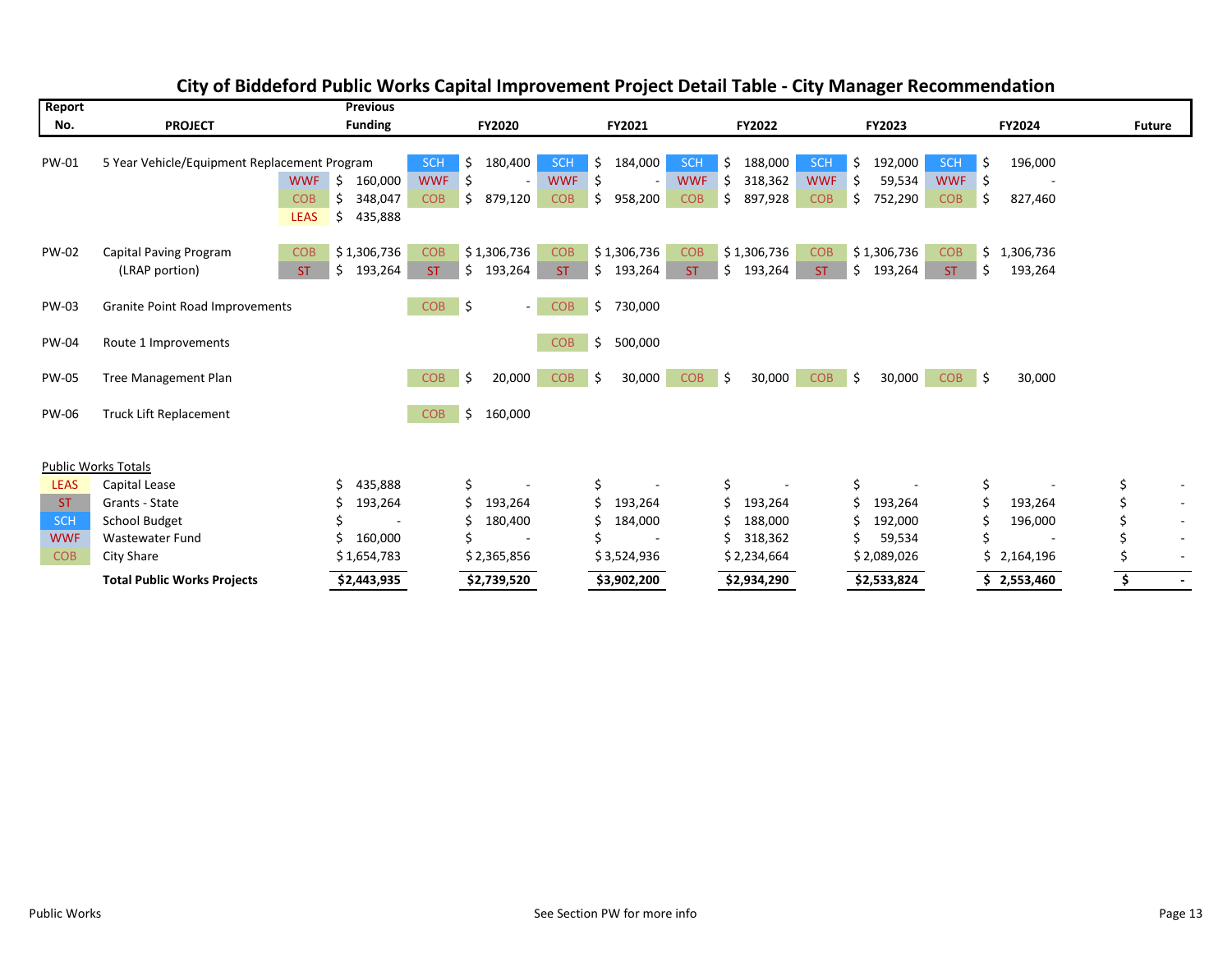

#### **City of Biddeford Recreation Capital Improvement Project Detail Table ‐ City Manager Recommendation**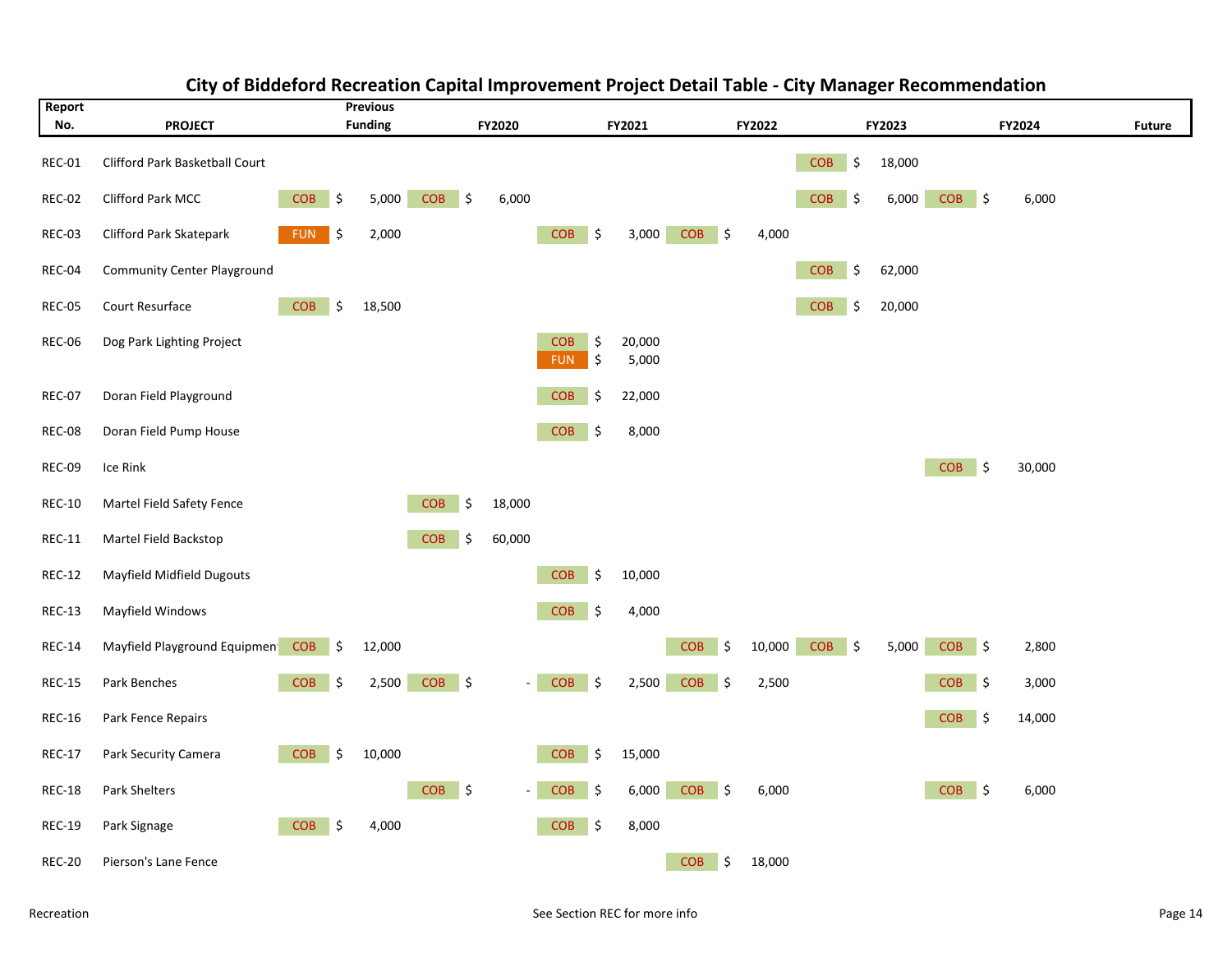

#### **City of Biddeford Recreation Capital Improvement Project Detail Table ‐ City Manager Recommendation**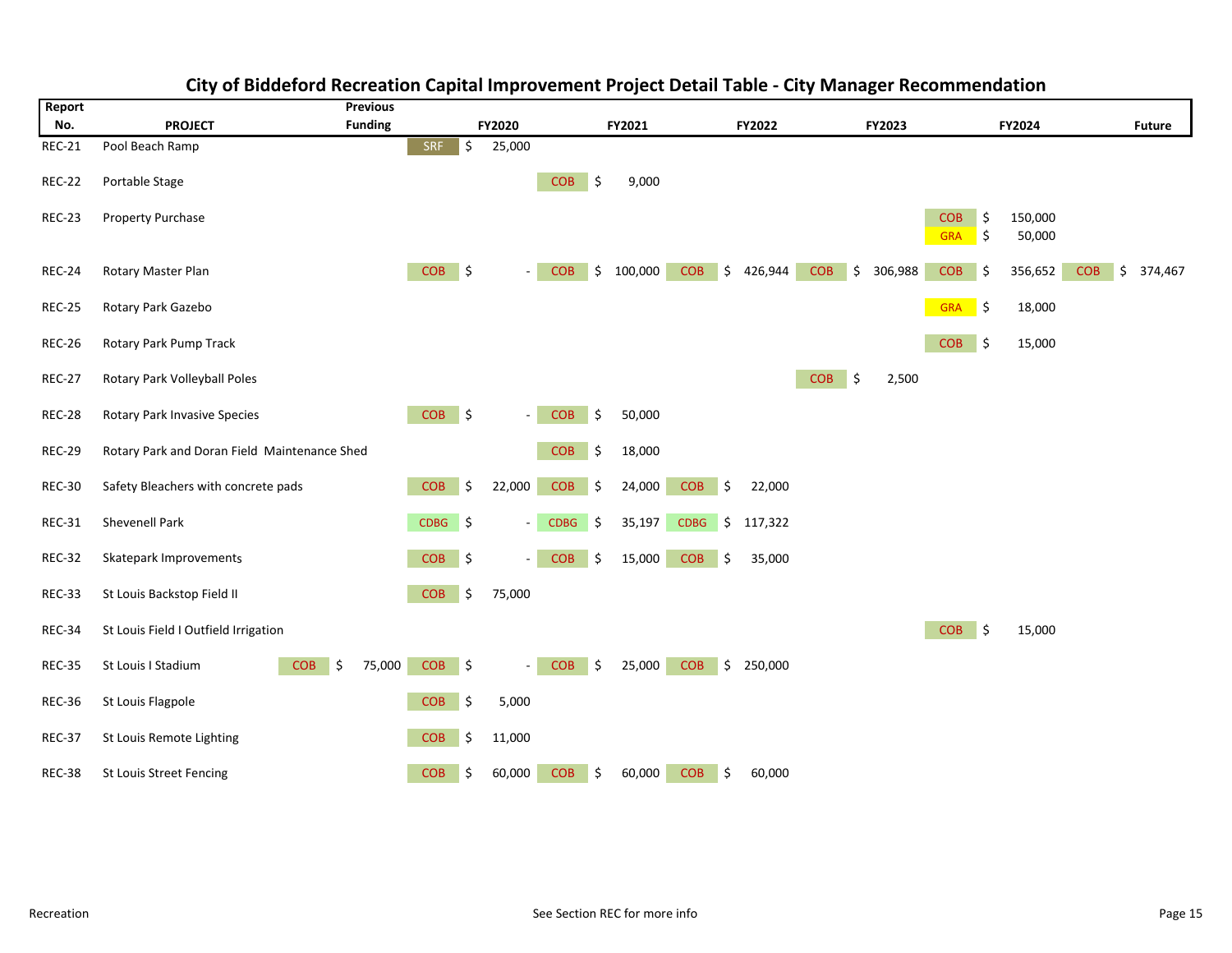| Report                   |                                  | <b>Previous</b>          |            |               |                          |            |        |                          |               |   |                          |            |   |               |            |               |                          |            |                          |
|--------------------------|----------------------------------|--------------------------|------------|---------------|--------------------------|------------|--------|--------------------------|---------------|---|--------------------------|------------|---|---------------|------------|---------------|--------------------------|------------|--------------------------|
| No.                      | <b>PROJECT</b>                   | <b>Funding</b>           |            | <b>FY2020</b> |                          |            | FY2021 |                          | <b>FY2022</b> |   | <b>FY2023</b>            |            |   | <b>FY2024</b> |            | <b>Future</b> |                          |            |                          |
| <b>REC-39</b>            | Trash Cans                       |                          | <b>COB</b> |               |                          | <b>COB</b> | ь      | 1,400                    | <b>COB</b>    | S | 1,400                    | <b>COB</b> | S | 1,400         | <b>COB</b> | -S            | 1,400                    | <b>COB</b> | 1,400                    |
| REC-N1                   | <b>City Manager Adjustment</b>   |                          | <b>COB</b> | \$.           | (57,000)                 | <b>COB</b> | S.     | 57,000                   |               |   |                          |            |   |               |            |               |                          |            |                          |
| <b>Recreation Totals</b> |                                  |                          |            |               |                          |            |        |                          |               |   |                          |            |   |               |            |               |                          |            |                          |
| <b>FUN</b>               | <b>Fund Raising</b>              | 2,000                    |            |               |                          |            |        | 5,000                    |               |   | $\overline{\phantom{a}}$ |            |   |               |            |               |                          |            | $\overline{\phantom{a}}$ |
| <b>CDBG</b>              | Grants - CDBG                    |                          |            |               |                          |            |        | 35,197                   |               |   | \$117,322                |            |   | ۰             |            |               |                          |            | $\overline{\phantom{a}}$ |
| <b>GRA</b>               | Grants - Other                   | $\overline{\phantom{a}}$ |            |               | $\overline{\phantom{a}}$ |            |        | $\overline{\phantom{a}}$ |               |   | $\sim$                   |            |   | ۰             |            |               | 68,000                   |            | $\overline{\phantom{a}}$ |
| <b>SRF</b>               | Special Revenue Funds            |                          |            |               | 25,000                   |            |        | $\overline{\phantom{a}}$ |               |   | $\overline{\phantom{a}}$ |            |   | -             |            |               | $\overline{\phantom{a}}$ |            | $\overline{\phantom{a}}$ |
| <b>COB</b>               | City Share                       | 127,000                  |            |               | 200,000                  |            |        | 457,900                  |               |   | \$835,844                |            |   | \$421,888     |            |               | 599,852                  |            | 375,867                  |
|                          | <b>Total Recreation Projects</b> | 129,000                  |            |               | 225,000                  |            |        | 498,097                  |               |   | 953,166                  |            |   | 421,888       |            |               | 667,852                  |            | 375,867                  |

#### **City of Biddeford Recreation Capital Improvement Project Detail Table ‐ City Manager Recommendation**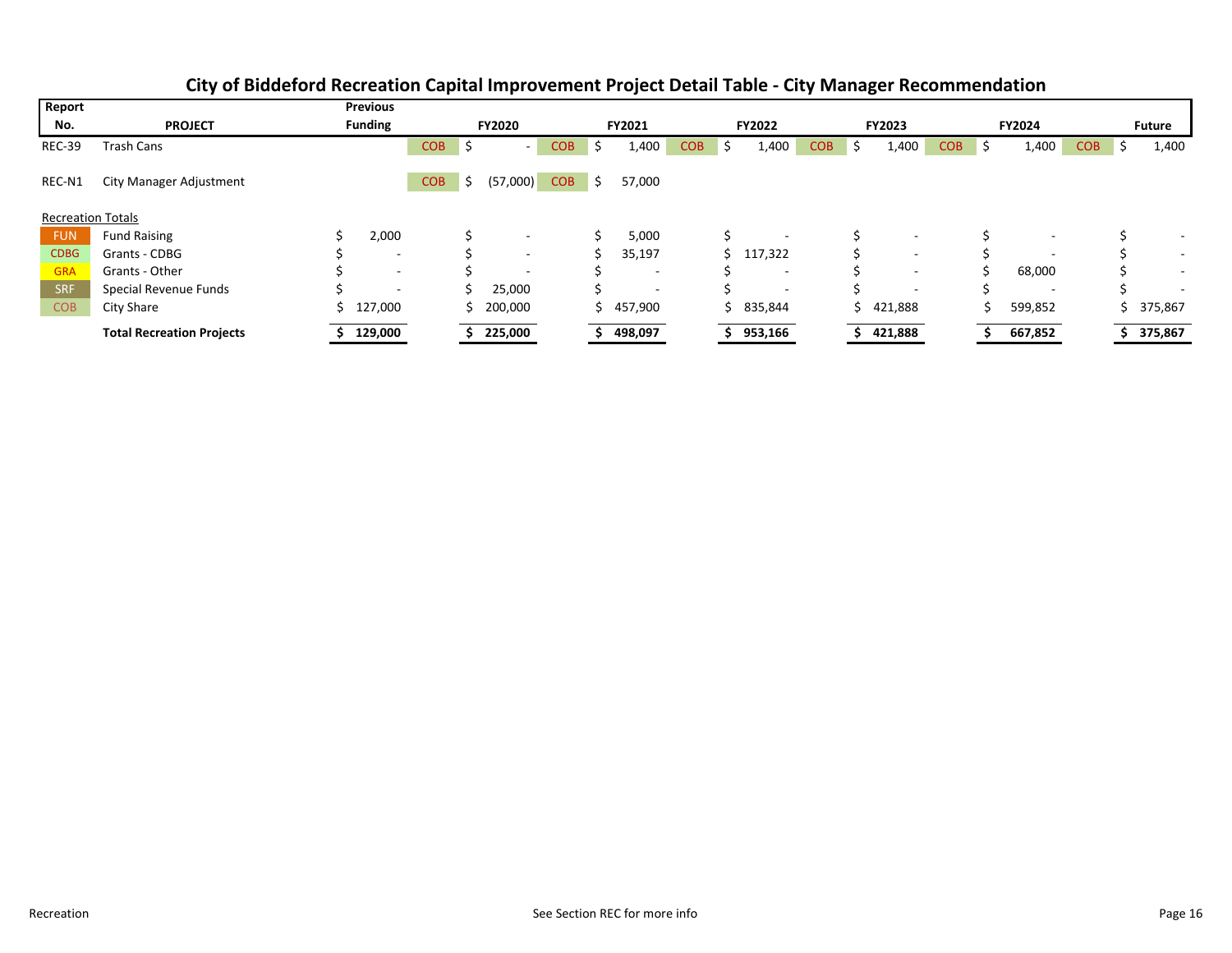| Report       |                                                                                 | <b>Previous</b>                                                               |                                              |                                              |                             |                                           |                   |               |
|--------------|---------------------------------------------------------------------------------|-------------------------------------------------------------------------------|----------------------------------------------|----------------------------------------------|-----------------------------|-------------------------------------------|-------------------|---------------|
| No.          | <b>PROJECT</b>                                                                  | <b>Funding</b>                                                                | <b>FY2020</b>                                | FY2021                                       | FY2022                      | <b>FY2023</b>                             | FY2024            | <b>Future</b> |
| WW-01        | Clarifier Rehab                                                                 |                                                                               | <b>WWF</b><br>150,000<br>\$                  |                                              |                             |                                           |                   |               |
| <b>WW-02</b> | CSO Separation Project - Center St<br>(Possible MeDEP or SRF Loan)              | <b>WWF</b><br>\$<br>535,000<br>\$<br><b>ST</b><br>\$<br>500,000<br><b>BON</b> | <b>WWF</b><br>\$1,100,000                    |                                              |                             |                                           |                   |               |
| WW-03        | CSO Separation Project - Lower Mair WWF \$<br>(Possible MeDEP or Clean WaterFu  | 760,000<br>ST<br>ا \$                                                         |                                              | WWF \$2,000,000                              |                             |                                           |                   |               |
| <b>WW-04</b> | CSO Separation Project - Pool and Fo WWF \$<br>(Possible MeDEP or Clean WaterFu | 850,000<br>\$<br>ST.                                                          | <b>WWF</b><br>\$1,300,000<br>\$<br>ST.       |                                              |                             |                                           |                   |               |
| <b>WW-05</b> | CSO Phase III Master Plan                                                       | <b>WWF</b><br>\$<br>115,000                                                   | <b>WWF</b><br>\$<br>120,000                  | WWF \$<br>120,000                            |                             |                                           |                   |               |
| WW-06        | CSO Storage Tank - Horrrigan's Court Area                                       |                                                                               |                                              | WWF \$2,000,000                              | <b>WWF</b><br>\$<br>600,000 |                                           |                   |               |
| <b>WW-07</b> | Disinfection System Installation                                                |                                                                               |                                              | <b>WWF</b><br>\$<br>500,000                  | <b>WWF</b><br>\$<br>600,000 |                                           |                   |               |
| <b>WW-08</b> | <b>Effluent Pumping Station Installation</b>                                    |                                                                               |                                              |                                              | <b>WWF</b><br>\$<br>475,000 | <b>WWF</b><br>\$<br>475,000               |                   |               |
| WW-09        | Elm Street Pump Station<br>(Possible MeDEP or Clean WaterFunds)                 |                                                                               | \$2,500,000<br><b>WWF</b><br><b>ST</b><br>\$ | <b>WWF</b><br>\$2,500,000<br>\$<br><b>ST</b> |                             |                                           |                   |               |
| WW-10        | <b>Engineering Analysis</b>                                                     |                                                                               | <b>WWF</b><br>40,000<br>\$                   |                                              |                             |                                           |                   |               |
| WW-11        | <b>CSO Flow Monitoring Program</b>                                              | <b>WWF</b><br>Ŝ.<br>120,000                                                   | <b>WWF</b><br>Ŝ.<br>120,000                  | <b>WWF</b><br>5<br>120,000                   | <b>WWF</b><br>Ŝ.<br>120,000 | WWF \$<br>120,000                         | WWF \$<br>120,000 |               |
| WW-12        | Media in Bio-tower                                                              |                                                                               |                                              | <b>WWF</b><br>\$<br>350,000                  | <b>WWF</b><br>350,000<br>\$ | WWF \$<br>350,000                         |                   |               |
| WW-13        | <b>Recirculation Pump</b>                                                       | <b>WWF</b><br>75,000<br>- 5                                                   | <b>WWF</b><br>100,000<br>$\vert$ \$          | WWF \$<br>125,000                            |                             |                                           |                   |               |
| WW-14        | Sewer Maping Updates Phase I                                                    | <b>WWF</b><br>Ŝ.<br>250,000                                                   | <b>WWF</b><br>250,000<br>\$                  | WWF \$<br>250,000                            |                             |                                           |                   |               |
| WW-15        | Sewer Pipe Lining                                                               | \$<br>200,000<br><b>WWF</b>                                                   | 200,000<br><b>WWF</b><br>\$                  | <b>WWF</b><br>\$<br>200,000                  | <b>WWF</b><br>\$<br>200,000 | <b>WWF</b><br>\$<br>200,000<br><b>WWF</b> | \$<br>200,000     |               |

### **City of Biddeford Wastewater Capital Improvement Project Detail Table ‐ City Manager Recommendation**